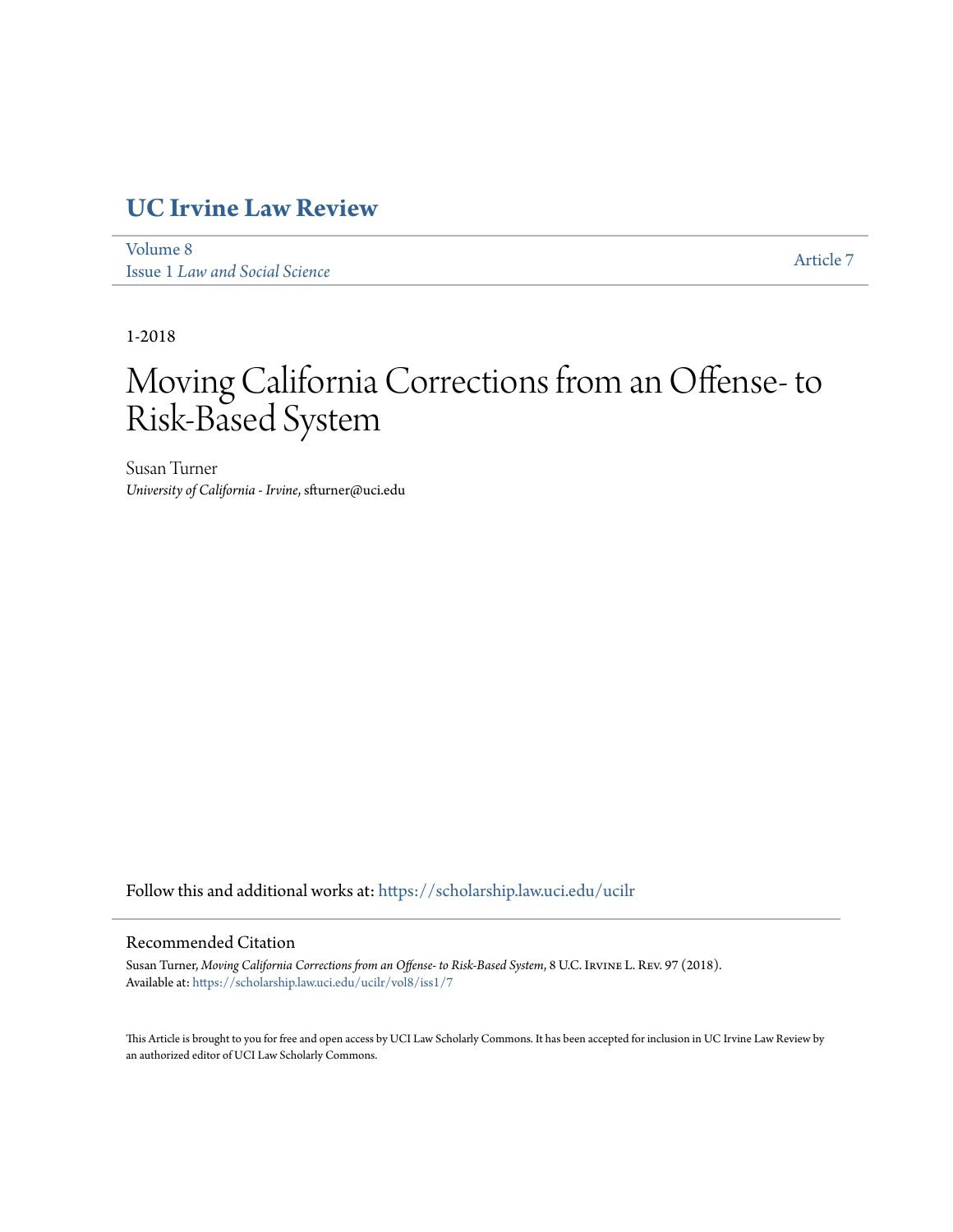# Moving California Corrections from an Offense- to Risk-Based System

Susan Turner, Ph.D.\*

*This paper will discuss recent California policies designed, in large part, to reduce the large numbers of persons incarcerated in state prison. The most common policies are based on the nature of the offender's offense*  rather than offender's risk. This paper will further discuss a number of *recent policies based on both approaches, describe their impact on incarceration rates and crime and discuss how well they are received by system actors and the observers of the policies.* 

| C. Policy Options 2006 to 2011 to Affect California's Prison            |  |
|-------------------------------------------------------------------------|--|
|                                                                         |  |
|                                                                         |  |
| A. Development of the California Static Risk Assessment (CSRA)          |  |
|                                                                         |  |
| B. Use of Risk in Parole Violation Decision Making Instrument107        |  |
|                                                                         |  |
| III. How California Did not Incorporate "Risk" into Decision Making 111 |  |
|                                                                         |  |
| B. Proposition 47 Changes Some Drug and Property Felonies to            |  |
|                                                                         |  |
| C. Newly Passed Proposition 57 Proposes Early Release for Non-          |  |
|                                                                         |  |
|                                                                         |  |
|                                                                         |  |

\* Department of Criminology, Law and Society, University of California, Irvine, 3336 Social Ecology II, Irvine, California 92617.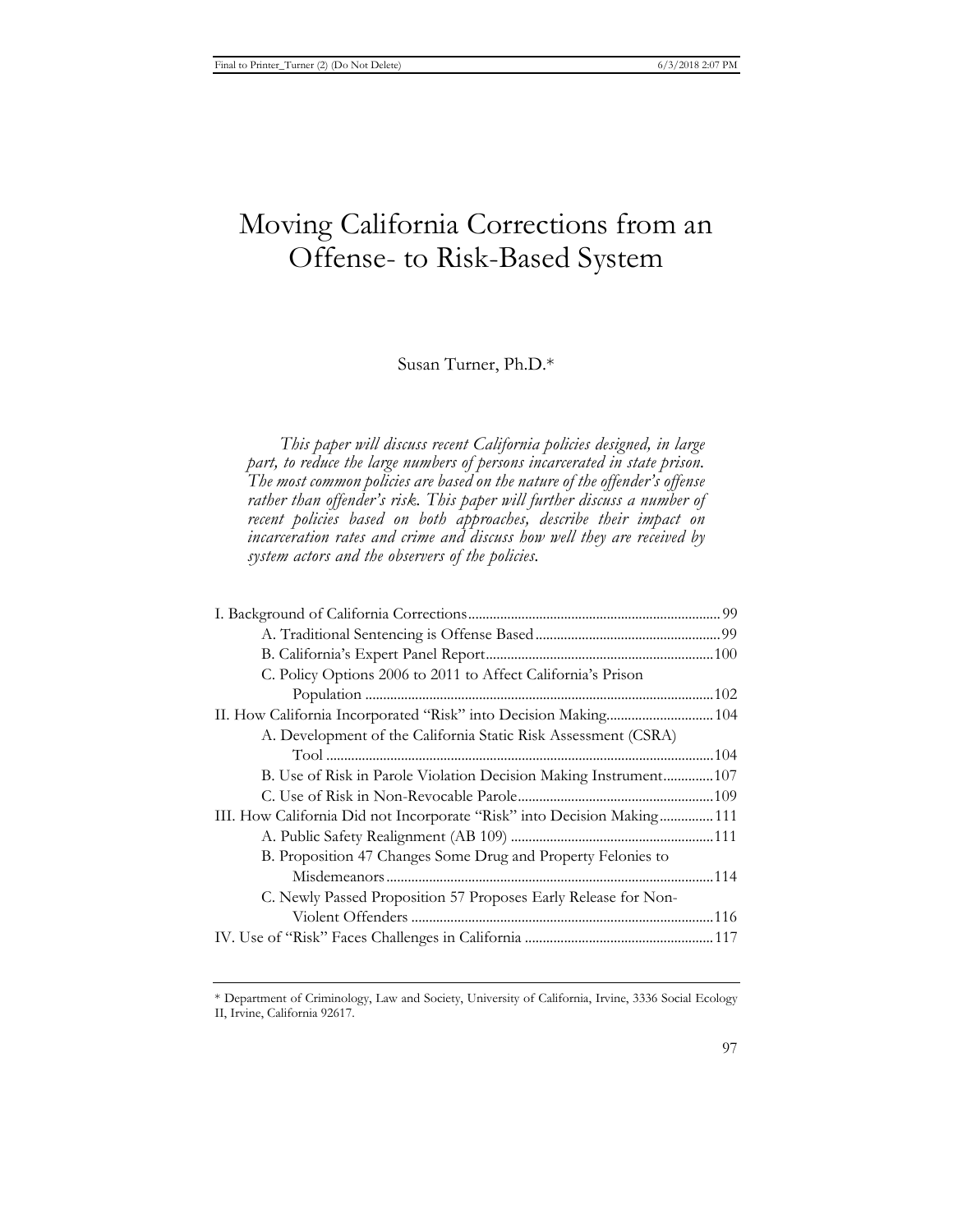Much has been written recently about mass incarceration in the United States, including the causes and consequences for those under its supervision, as well as their families and communities.1 In the late 1970s and early 1980s, the United States set out on a path of incarceration that resulted in one in one hundred adults behind bars.2 In 2009, at the height of the US prison population, over 1.6 million prisoners were under the jurisdiction of state or federal correctional authorities.3 The tide has begun to change somewhat. From 2009 to 2014, the total prison population has declined by over 500,000.4 Some of this may be due to recent difficult financial times as many states tightened their belts as a result of the great recession. States have tried a number of policy options recently to reduce the use of incarceration.<sup>5</sup> A recent study of prison closings reported that between 2007–2008 and 2012–2013, states experienced a loss of over 19,000 beds with the closing of 148 facilities.<sup>6</sup> California plays a particularly large role in the nation's prison population, accounting for approximately 10% of the overall state prison population.7 This article uses California as a case example of the different approaches used to address crowding, focusing on considerations of conviction offense and offender risk in different policy decisions the state has made.8 This article takes advantage of the unique position that the University of California, Irvine (UCI) Center for Evidence-Based Corrections has had in the implementation and evaluation of risk-based policies within the California Department of Corrections and Rehabilitation.

<sup>1.</sup> See NAT'L RESEARCH COUNCIL, THE GROWTH OF INCARCERATION IN THE UNITED STATES: EXPLORING CAUSES AND CONSEQUENCES ( Jeremy Travis et al. eds., 2014), for an extensive analysis of the increase in incarceration in the United States. This edited volume contains chapters by experts on a number of topics ranging from crime rates, experiences of incarceration, consequences for health and mental health, families and communities, etc.

<sup>2.</sup> PEW CTR. ON THE STATES, ONE IN 100: BEHIND BARS IN AMERICA 2008 (2008).

<sup>3.</sup> E. ANN CARSON, U.S. DEP'T OF JUSTICE, BUREAU OF JUSTICE STATISTICS, NCJ 248955, PRISONERS IN 2014 (2015).

<sup>4</sup>*. Id.*

<sup>5.</sup> PEW CHARITABLE TRS., 31 STATES REFORM CRIMINAL JUSTICE POLICIES THROUGH JUSTICE REINVESTMENT (2016), http://www.pewtrusts.org/~/media/assets/2016/12/33\_states\_ reform\_criminal\_justice\_policies\_through\_justice\_reinvestment.pdf [https://perma.cc/L3AG-V8XC].

<sup>6.</sup> Susan Turner et al., *A National Picture of Prison Downsizing Strategies*, 10 VICTIMS AND OFFENDERS 355, 401 (2015).

<sup>7</sup>*. Id.*

<sup>8.</sup> This paper focuses on the more "public" changes that have been made to reduce the prison population. There are many other administrative changes to the institutional population that CDCR has made (e.g., credits).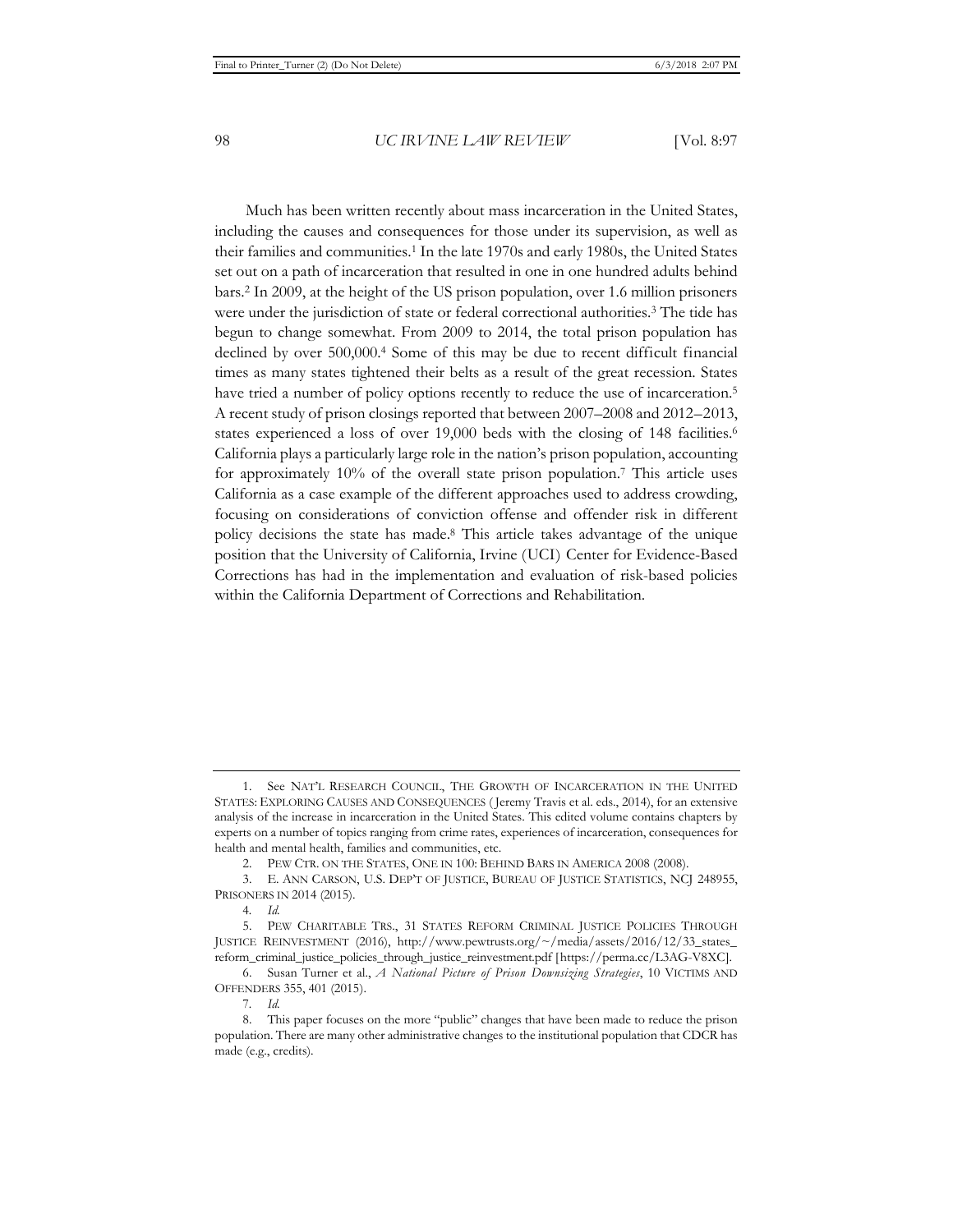#### I. BACKGROUND OF CALIFORNIA CORRECTIONS

#### *A. Traditional Sentencing is Offense Based*

California has undergone major changes related to its prison system over the past several decades, many of them related to sentencing policy changes.9 During the first part of the twentieth century, California, as many other states, utilized indeterminate sentencing for criminal offenses.10 Indeterminate sentencing is based on the premise that offenders can be rehabilitated and reflected the more progressive attitudes of the time. Under indeterminate sentencing structures, sanctions for offenses carry a potential range of time to spend in prison. Judges sentence an offender to a range of prison time (often with a minimum required) and it is up to a parole board to determine whether an offender is ready for release back into the community.11 In this sentencing model, the parole board wields the most power.12 In 1977, California moved away from indeterminate sentencing except for the most serious offenses and adopted determinate sentencing legislation, which set specific terms for offenses.13 A base term, with low, medium and upper sentence length options were established for all felonies (except those that could receive the death penalty of life in prison). Enhancements for specific conduct, such as carrying a weapon or bodily injury, can add to the time imposed. Determinate sentencing became popular in the late 1970s during a time of great concern about equity and fairness in sentencing and a belief that more standardized sentences could help remedy these issues.14 What is most instructive for this paper is that with determinate sentencing, sentence length and time spent in prison is overwhelmingly determined by the offense itself, rather than other factors about the inmate (such as participation in treatment, behavior in prison, risk to the community once released, etc.).

Starting about the time determinate sentencing legislation was adopted, California, along with other states started experiencing rapid increases in their prison populations. These increases were the result of America's "get tough on crime" appetite incorporating a number of criminal justice policies that contributed to the massive growth in incarceration: mandatory minimum laws; harsher penalties

<sup>9.</sup> Petersilia notes that the California Legislature enacted over 1,000 crime bills between 1984 and 1991. *See* JOAN PETERSILIA, UNDERSTANDING CALIFORNIA CORRECTIONS: SUMMARY (2006).

<sup>10.</sup> Phillip E. Johnson & Sheldon L. Messinger, *California's Determinate Sentencing Statute: History and Issues*, 1 DETERMINATE SENT'G 13 (1978).

<sup>11</sup>*. Id.*

<sup>12</sup>*. See* Kevin R. Reitz, *The Traditional Indeterminate Sentencing Model*, *in* THE OXFORD HANDBOOK OF SENTENCING AND CORRECTIONS 270 ( Joan Petersilia & Kevin R. Reitz eds., 2012).

<sup>13.</sup> *See* Johnson & Messinger, *supra* note 10 (noting determinate sentencing was ushered in under the Uniform Determinate Sentencing Act of 1976).

<sup>14.</sup> BUREAU OF JUSTICE ASSISTANCE, U.S. DEP'T OF JUSTICE, NATIONAL ASSESSMENT OF STRUCTURED SENTENCING (2002).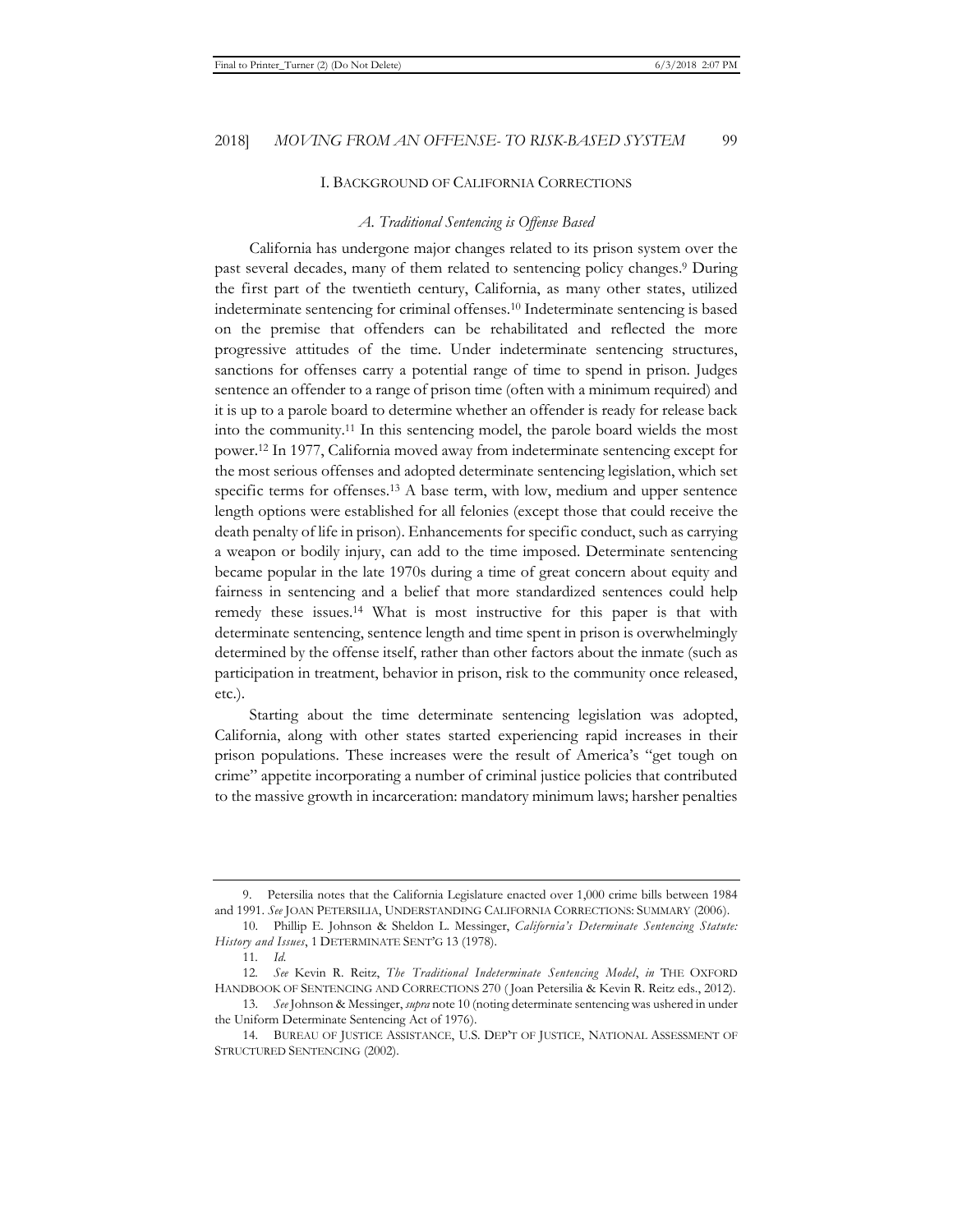for drug offenses; longer sentences for violent offenses; and high failure rates for persons on parole.15

By 2006, California's prison population had topped 171,000, the largest in the nation and one characterized by conditions that were unsafe for staff and inmates.16 "Churning" parole failures were a large component of the population increase more than two-thirds of parolees failed either due to violations or new arrests and were returned to prison, often for very short time periods.17 In October 2006, then Governor Schwarzenegger proclaimed that "immediate action is necessary to prevent death and harm caused by California's severe prison overcrowding" and authorized the transfer of tens of thousands of California inmates to out-of-state facilities.18 Actions over the succeeding 10 years can be seen as various attempts to trim California's heavy use of incarceration at the state level.

#### *B. California's Expert Panel Report*

In 2007, the California Department of Corrections and Rehabilitation (CDCR) assembled an expert panel of practitioners and researchers to complete an assessment of California's rehabilitation programming for adults.19 This panel was also tasked with providing recommendations to improve the rehabilitative programming in the department.20 At first glance, this may appear to be unrelated to population pressures; however, rehabilitation programming is designed to improve the odds that released offenders will succeed in the community and to reduce the chances they return to prison.<sup>21</sup> For this reason, rehabilitation is an important leverage option, although perhaps not as direct as other mechanism such as changes to admissions policies—to reduce prison populations.

<sup>15.</sup> NAT'L RESEARCH COUNCIL, *supra* note 1; *see also* Michael Tonry, *Sentencing in America: 1975–2025*, 42 CRIME AND JUSTICE 141 (2013).

<sup>16</sup>*. See Monthly Total Population Report Archive*, CAL. DEP'T CORRECTIONS & REHABILITATION, https://www.cdcr.ca.gov/Reports\_Research/Offender\_Information\_Services\_ Branch/Monthly/Monthly\_Tpop1a\_Archive.html [https://web.archive.org/web/20171219032307/ https://www.cdcr.ca.gov/Reports\_Research/Offender\_Information\_Services\_Branch/Monthly/Monthly\_ Tpop1a\_Archive.html] (last visited Dec. 19, 2017).

<sup>17.</sup> EXPERT PANEL ON ADULT OFFENDER & RECIDIVISM REDUCTION PROGRAMMING, CAL. DEPT. OF CORR. & REHAB., REPORT TO THE CALIFORNIA STATE LEGISLATURE: A ROADMAP FOR EFFECTIVE OFFENDER PROGRAMMING IN CALIFORNIA (2007).

<sup>18</sup>*. Prison Overcrowding State of Emergency Proclamation*, OFF. GOVERNOR EDMUND G. BROWN JR., https://www.gov.ca.gov/news.php?id=4278 [https://web.archive.org/web/ 20171223060307/https://www.gov.ca.gov/news.php?id=4278] (last visited Dec. 23, 2017).

<sup>19</sup>*. See* EXPERT PANEL ON ADULT OFFENDER & RECIDIVISM REDUCTION PROGRAMMING, *supra* note 16.

<sup>20</sup>*. Id.*

<sup>21.</sup> It is also instructive that in 2005, the California Department of Corrections added the word "Rehabilitation" to its name. See OPEC Staff, *A Decade Ago, a New Name Affirmed Mission of CDCR*, INSIDE CDCR (Aug. 28, 2015), http://www.insidecdcr.ca.gov/2015/08/a-decade-ago-a-new-nameaffirmed-mission-of-cdcr/ [https://perma.cc/9TF4-KVA3], for the CDCR news announcement on its name change.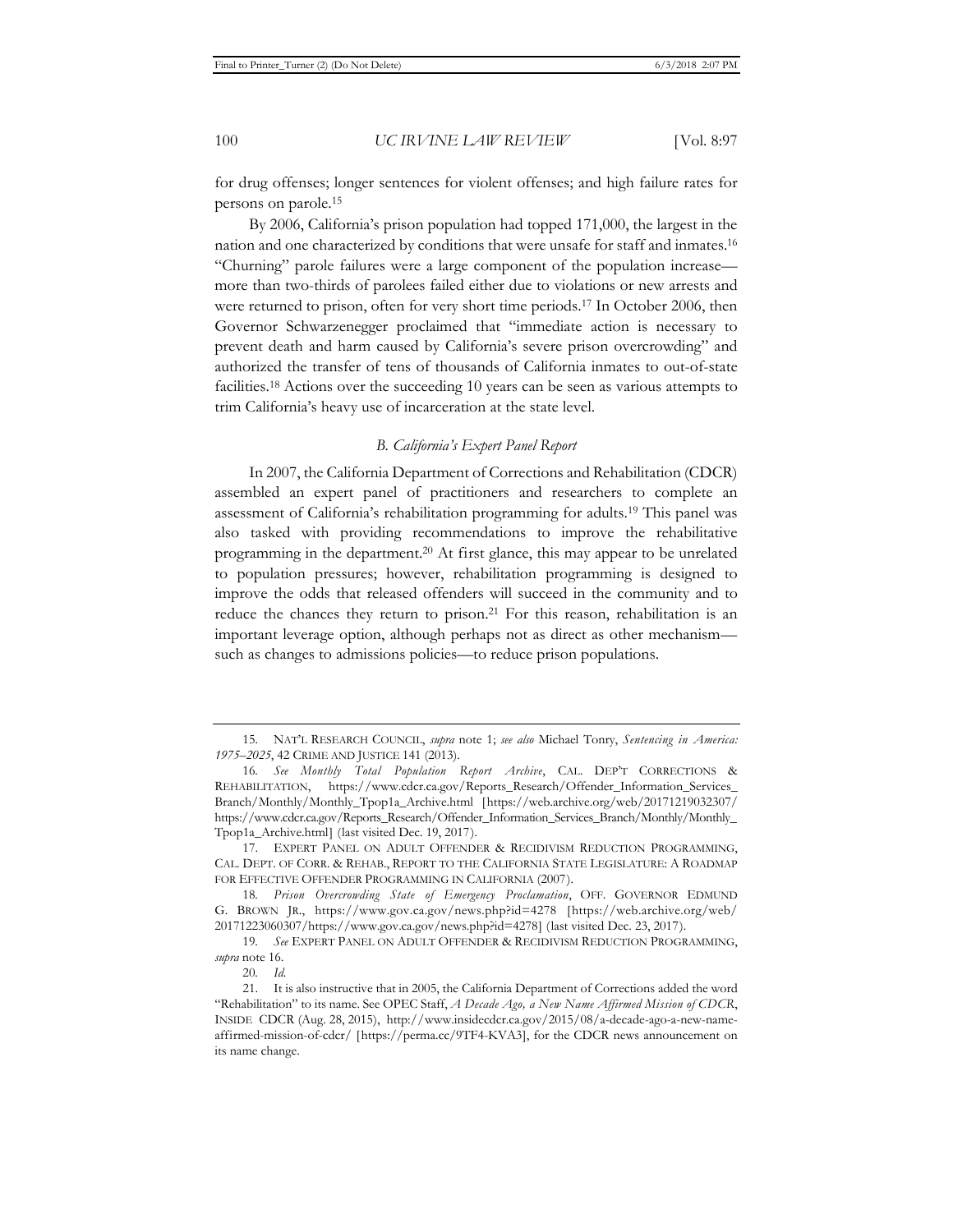The Expert Panel Report concluded with a series of recommendations, including:

- reduce overcrowding;
- enact legislation to improve use of incentives for programming and positive offender behavior;
- select and utilize a risk assessment tool to assess risk of reoffending;
- determine rehabilitation programming based on criminogenic and other needs;
- use case plans to monitor offender performance;
- deliver a core set of programs that cover six specified areas;
- develop a measurement system for process and outcome measures;
- develop and strengthen formal relationships with community groups ensure parole and community programs target needs of moderate and high-risk offenders; assist returning offenders with housing, substance abuse, employment and reduce community risk factors;
- develop the community as a protective factor for returning offenders; and
- develop structured guidelines to respond to technical violations based on offender risk and seriousness of the violation.22

In addition to the list of recommendations, the Expert Panel Report developed the California Logic Model, an eight-stage graphic representation of the process for assessing offenders for risk and criminogenic needs, delivering programs, measuring success, prepping offenders for reentry, providing reintegrative services, and follow-up.23 The initial step of the model requires offender risk assessment as a first step to determine provision of rehabilitation programming. In the logic model, programming is targeted for the moderate and higher risk offender, with the low-risk offender removed from participation. Limiting correctional programming to higher risk offenders, while counterintuitive to some, is derived from research on effective programming principles.24 Since the 1990s, a number of researchers have been examining factors of successful rehabilitative programming.25 One of the key findings is that programs are most effective with higher risk offenders (at least in terms of recidivism reduction).26 Providing rehabilitative programming to lower risk offenders has been shown to be counter-productive—often increasing recidivism.27 The California Logic Model has

<sup>22</sup>*. See* EXPERT PANEL ON ADULT OFFENDER RECIDIVISM REDUCTION PROGRAMMING, *supra* note 16, at viii–xiv.

<sup>23</sup>*. Id.* at 20.

<sup>24</sup>*. Id.* 

<sup>25.</sup> DON A. ANDREWS & JAMES BONTA, THE PSYCHOLOGY OF CRIMINAL CONDUCT (5th ed. 2010); *see also* Don A. Andrews et al., *Does Correctional Treatment Work? A Clinically Relevant and Psychologically Informed Meta-Analysis*, 28 CRIMINOLOGY 369 (1990).

<sup>26</sup>*.* ANDREWS & BONTA, *supra* note 25.

<sup>27</sup>*. Id.*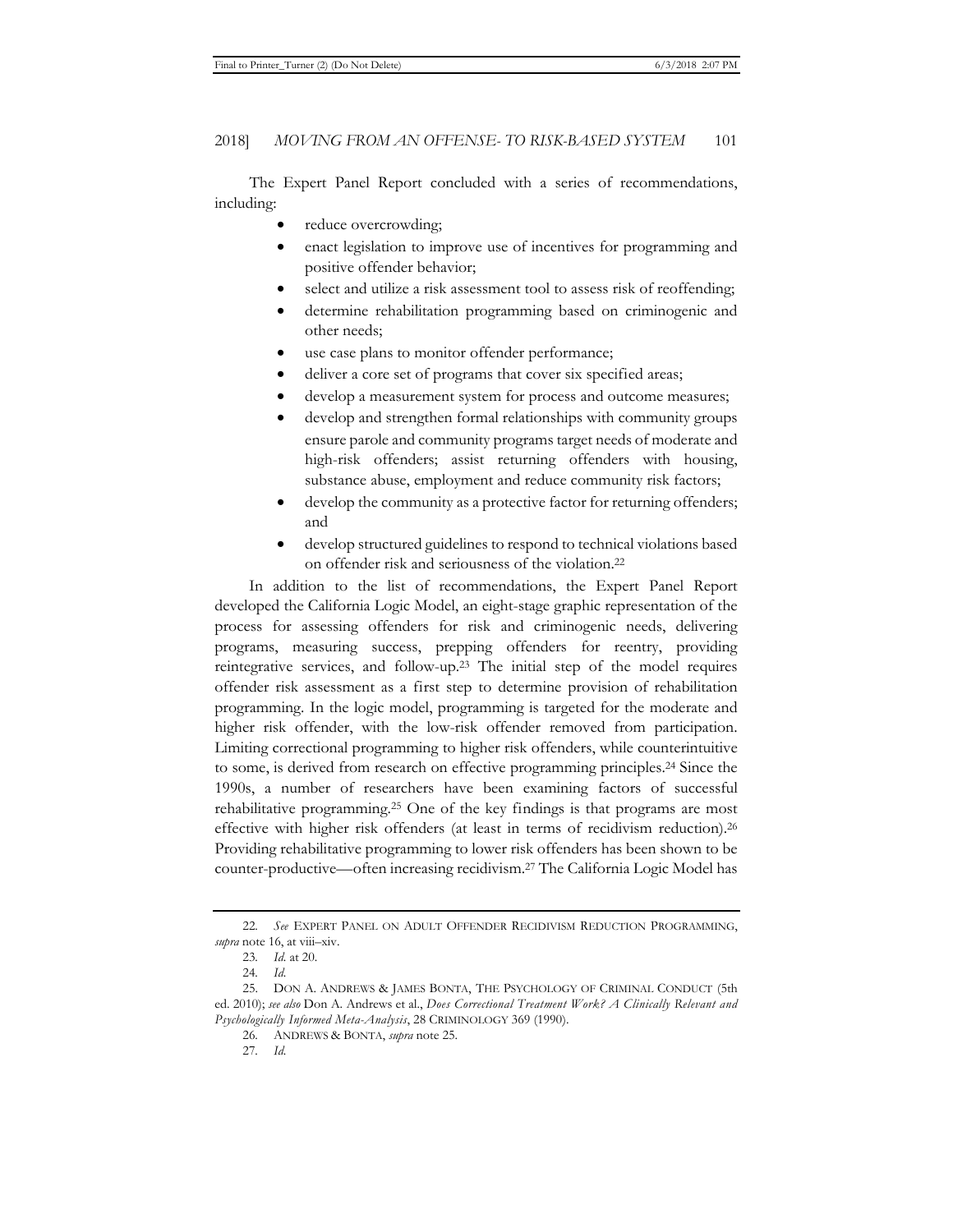remained a benchmark for measuring progress in rehabilitation efforts by the CDCR since it was introduced. In its yearly report, the California Rehabilitation Oversight Board considers progress in each of the domains.28

#### *C. Policy Options 2006 to 2011 to Affect California's Prison Population*

Between the Governor's proclamation in 2006 and 2011, California attempted a number of measures to reduce its prison population. Population levers may be divided (grossly) into three kinds of efforts—those at the "front end" of the system, those at the "back end," and those affecting the prison population. For example, "front end" policy options include changing the types of offenses or offenders who receive a prison sentence. "Back end" changes can be achieved by changing how parole violators are handled. Changes to the institutional population can include changes in the use of good or gain time earned, sentence length, parole release changes, transferring inmates out of state, etc.

For the first few years after the 2006 Governor's proclamation, several options were tried that collectively did not reduce the prison population greatly. Assembly Bill 900, known as the "Public Safety and Offender Rehabilitation Services Act of 2007," contained language to add over 50,000 beds, using a combination of out-of-state transfers, medical beds, beds in existing and secure reentry facilities as well as county jails.<sup>29</sup> Fifty million dollars was targeted for rehabilitative initiatives for CDCR to expand academic substance abuse and other services.30 A California Legislative Analyst report two years later noted that the additional beds were slow to be added due difficulties in citing some of the reentry facilities in local communities, as well as slow starts in the CDCR's own infill construction projects at existing facilities.31

In 2009, California Senate Bill 678, "The California Community Corrections Performance Incentives Act of 2009," provided county incentives to reduce the use of prison as a sanction for probation violators, and thus help reduce the state prison population. Under this bill, local county community corrections partnerships were to be established, headed by the Chief Probation Officer in each county to support evidence-based probation supervision practices.<sup>32</sup> Estimates show that

<sup>28.</sup> See *California Rehabilitation Oversight Board (C-ROB)*, OFF. INSPECTOR GEN., http://www.oig.ca.gov/pages/c-rob.php# [https://perma.cc/NN2M-EWWT] (last visited Feb. 9, 2018), for semiannual and annual reports prepared by C-ROB.

<sup>29</sup>*. See* NANCY PAULUS, LEGISLATIVE ANALYST'S OFFICE, A STATUS REPORT: IMPLEMENTING AB 900'S PRISON CONSTRUCTION AND REHABILITATION INITIATIVES 1 (2009), http://www.lao.ca.gov/2009/crim/ab900/ab900\_051409.pdf [https://perma.cc/F9X9-6G2M].

<sup>30</sup>*. Id.*

<sup>31</sup>*. See* MAC TAYLOR, LEGISLATIVE ANALYST'S OFFICE, A STATUS REPORT: REDUCING PRISON OVERCROWDING IN CALIFORNIA 5–6 (2011), http://www.lao.ca.gov/reports/2011/crim/ overcrowding\_080511.pdf [https://perma.cc/AB6M-D24G].

<sup>32</sup>*. See* CAL. ADMIN. OFFICE OF THE COURTS, SB678 YEAR 1 REPORT: IMPLEMENTATION OF THE CALIFORNIA COMMUNITY CORRECTIONS PERFORMANCE INCENTIVE ACT (2011), www.courts.ca.gov/documents/SB678-Year-1-Report-FINAL.pdf [https://perma.cc/CPK2-EE9B].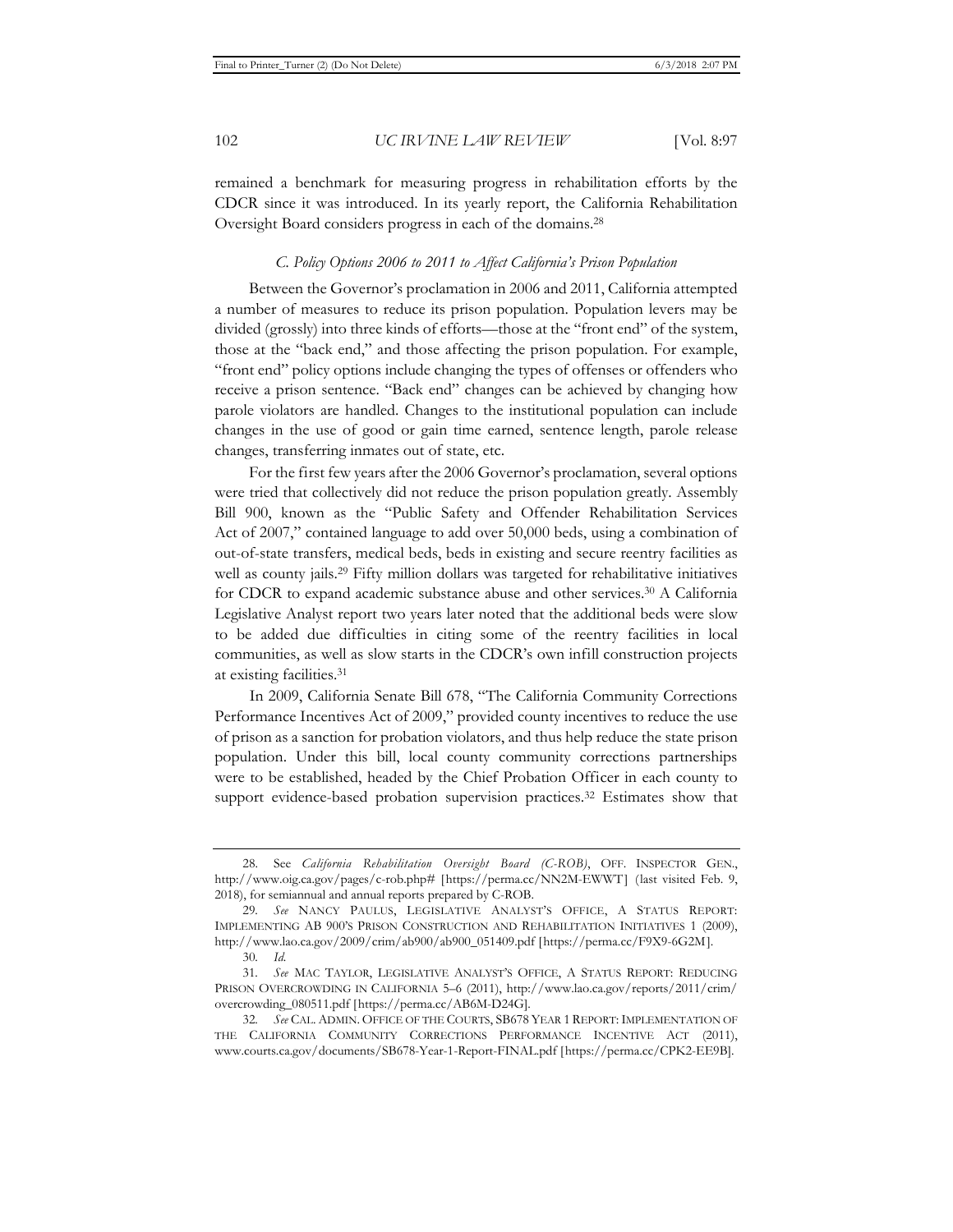approximately 6,000 offenders were diverted from prison in the first year; 9,500 in the second year.33

Subsequent to this, in 2010, Senate Bill x3-18 contained a laundry list of policy options, reflecting all three mechanisms discussed above to reduce populations (although some not stated explicitly), including:

- earned credits in prison and jail;
- non-revocable parole;
- changing felony property crime limits;
- probation revocation reduction incentives;
- reentry courts; and
- parole violation decision making instrument.

The expectation was that the prison population would be reduced by about 6,500 over the course of a year.34 Earned credits reflect a rehabilitative focus toward reductions in sentence length. Legislation allowed offenders to earn up to six weeks per year off their sentence for completion of certain rehabilitative programs.35 The effort to change property limits foreshadowed Proposition 47, which was passed in 2014. Under SB x3-18, some grand theft felony crimes' monetary limits were increased to \$950 from \$400, but the monetary limits for basic grant theft were not changed.36 Reentry courts, which provided highly-structured treatment for parolees, were to be used as an alternative to returning parolees to prison.<sup>37</sup> These types of "specialty" courts have been popular since the 1980s, with the introduction of drug courts.38 In these courts, participants generally have a much more "hands-on" experience, with more direct contact with the court ( judge) and a focus on rehabilitation as opposed to punishment.<sup>39</sup> I discuss in greater detail below the implementation of non-revocable parole (NRP) as well as the parole violation decision making instrument—two policies that considered, perhaps for the first time, offender risk in changes that would affect prison population crowding. However, with all these legislative changes, one might categorize them as a modest

<sup>33</sup>*. Id.*; *see also* CAL. ADMIN. OFFICE OF THE COURTS, SB 678 YEAR 2 REPORT: IMPLEMENTATION OF THE CALIFORNIA COMMUNITY CORRECTIONS PERFORMANCE INCENTIVES ACT OF 2009 (2012), www.courts.ca.gov/documents/SB678-Year-2-report.pdf [https://perma.cc/ H5WX-GVTG].

<sup>34</sup>*. See* OPEC Staff, *CDCR Implements Public Safety Reforms to Parole Supervision, Expanded Incentive Credits for Inmates*, INSIDE CDCR ( Jan. 25, 2010), http://www.insidecdcr.ca.gov/ 2010/01/cdcr-implements-public-safety-reforms-to-parole-supervision-expanded-incentive-creditsfor-inmates/ [https://perma.cc/PH9J-FFAC].

<sup>35</sup>*. Id.*

<sup>36</sup>*. Id.*

<sup>37</sup>*. Id.*

<sup>38</sup>*. Id.*

<sup>39.</sup> RYAN S. KING & JILL PASQUARELLA, THE SENTENCING PROJECT, DRUG COURTS: A REVIEW OF THE EVIDENCE 14 (2009); *see also* Shannon M. Carey, Juliette R. Mackin & Michael W. Finigan, *What Works? The Ten Key Components of Dug Court: Research-Based Best Practices*, VIII DRUG CT. REV. 6, 24, 33 (2012) (citing participant exposure to the judge, sparing use of jail as a sanction, and habilitation services as three best practices in drug courts for positive outcomes).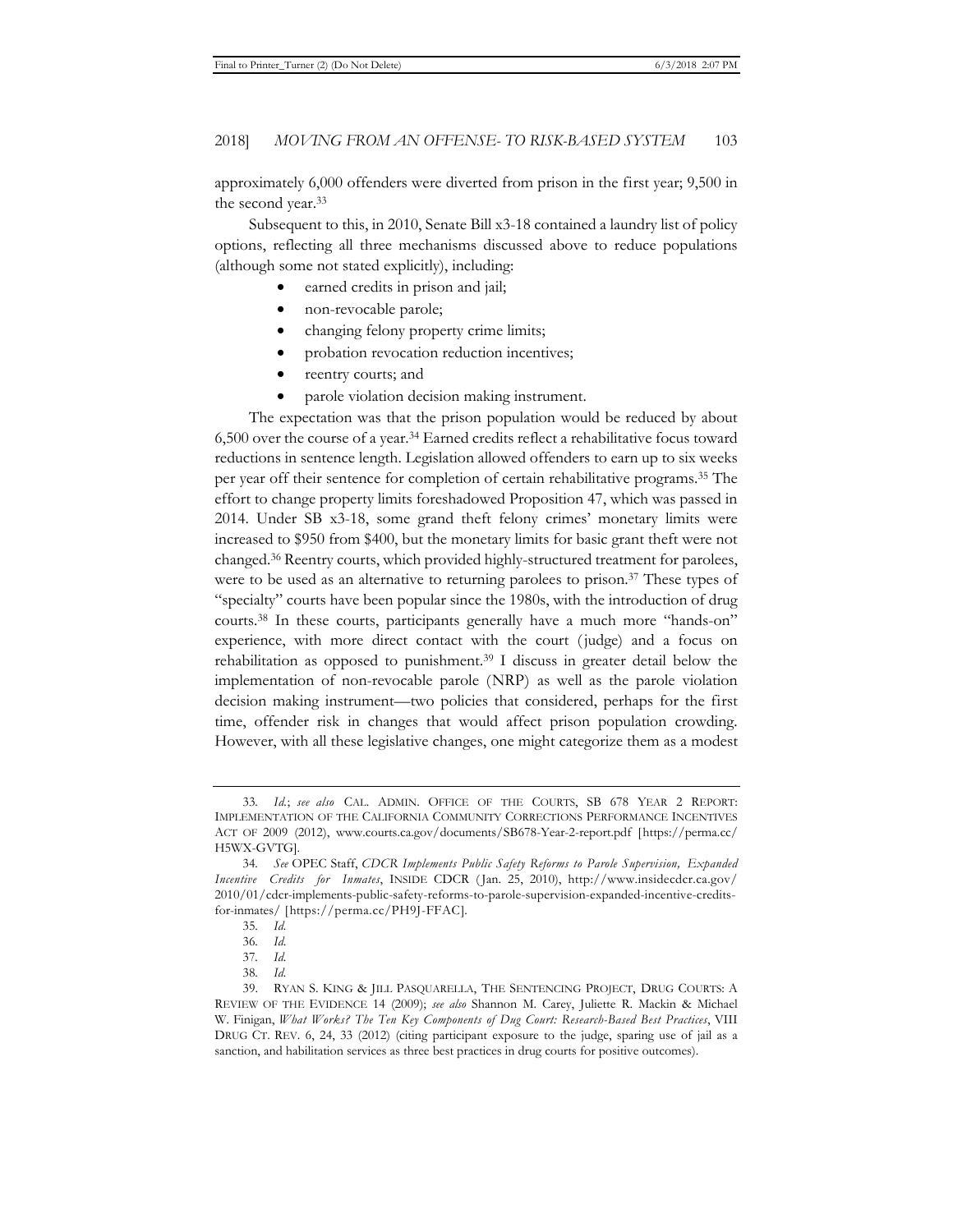package. However, from mid-summer 2006 to mid-summer of 2011, CDCR's prison population had dropped from 171,000 to 152,000.40

#### II. HOW CALIFORNIA INCORPORATED "RISK" INTO DECISION MAKING

#### *A. Development of the California Static Risk Assessment (CSRA) Tool*

It was also during these years, 2006 to 2011, that the CDCR began to incorporate the concept of offender risk in decision making at an agency-wide level. As noted earlier, the 2007 Expert Panel Report recommended as the first step of the California Logic Model, offenders were to receive a risk assessment.41 Prior to the Expert Panel Report, the CDCR had adopted the Correctional Offender Management Profiling for Alternative Sanctions (COMPAS) in 2005 for parole, but it has not been adopted departmentwide. The COMPAS tool has a number of scales, including risk scales to predict the likelihood of four different measures of recidivism (violence, recidivism, flight, and non-compliance).42 In addition, the COMPAS contained "needs" scales measuring 18 different areas (e.g., criminal peers, family criminality, residential instability, social isolation).43 The COMPAS is administered individually to offenders, gathering information from self-report and official records to create a profile of an inmate's risk and needs.44

In late 2007, CDCR discussions centered on adopting a tool that would focus specifically on offender risk as a "plug in" or replacement for the risk scales used in the COMPAS tool to ensure that risk of recidivism could be calculated for *all* CDCR offenders—both inmates and parolees. The Washington State Institute for Public Policy's (WSIPP) static risk tool was chosen as a model for California.45 This tool was selected for several reasons. First, it contains only static measures. At the time,

44*.* EXPERT PANEL ON ADULT OFFENDER & RECIDIVISM REDUCTION PROGRAMMING, *supra* note 17, at 22 (explaining what COMPAS is in the context of a recommendation that addresses the internal causes of California's rehabilitation programming problems).

45. ROBERT BARNOSKI & ELIZABETH DRAKE, WASH. STATE INST. FOR PUB. POLICY, WASHINGTON'S OFFENDER ACCOUNTABILITY ACT: DEPARTMENT OF CORRECTIONS' STATIC RISK INSTRUMENT 1 (2008) http://www.wsipp.wa.gov/ReportFile/977/Wsipp\_Washingtons-Offender-Accountability-Act-Department-of-Corrections-Static-Risk-Instrument\_Full-Report-Updated-October-2008.pdf [https://perma.cc/77XA-UAGB].

<sup>40.</sup> An additional 9,600 inmates were out-of-state, per Gov. Schwarzenegger's Declaration.

<sup>41.</sup> EXPERT PANEL ON ADULT OFFENDER & RECIDIVISM REDUCTION PROGRAMMING, *supra* note 17, at 21.

<sup>42</sup>*. Id.* at 22.

<sup>43.</sup> JEFFREY LIN, CTR. FOR EVIDENCE-BASED CORR., PAROLEE NEEDS IN CALIFORNIA: A DESCRIPTIVE ANALYSIS OF 2006 COMPAS DATA 4–5 (2007), http://ucicorrections.seweb.uci.edu/ files/2013/06/Parolee-Needs-in-California-A-Descriptive-Analysis-of-2006-COMPAS-Data.pdf [https://perma.cc/PL9L-YMG7] (noting that evaluations of the COMPAS tool in California have been mixed; a 2007 evaluation on the psychometric properties of the COMPAS by Skeem and Louden found limitations in interrater reliability, predictive utility and construct validity); *see also* JENNIFER L. SKEEM & JENNIFER ENO LOUDEN, CTR. FOR PUB. POLICY RESEARCH, ASSESSMENT OF EVIDENCE ON THE QUALITY OF THE CORRECTIONAL OFFENDER MANAGEMENT PROFILING FOR ALTERNATIVE SANCTIONS (COMPAS) 28 (2007), http://citeseerx.ist.psu.edu/viewdoc/ download?doi=10.1.1.732.5843&rep=rep1&type=pdf [https://perma.cc/8M68-573C].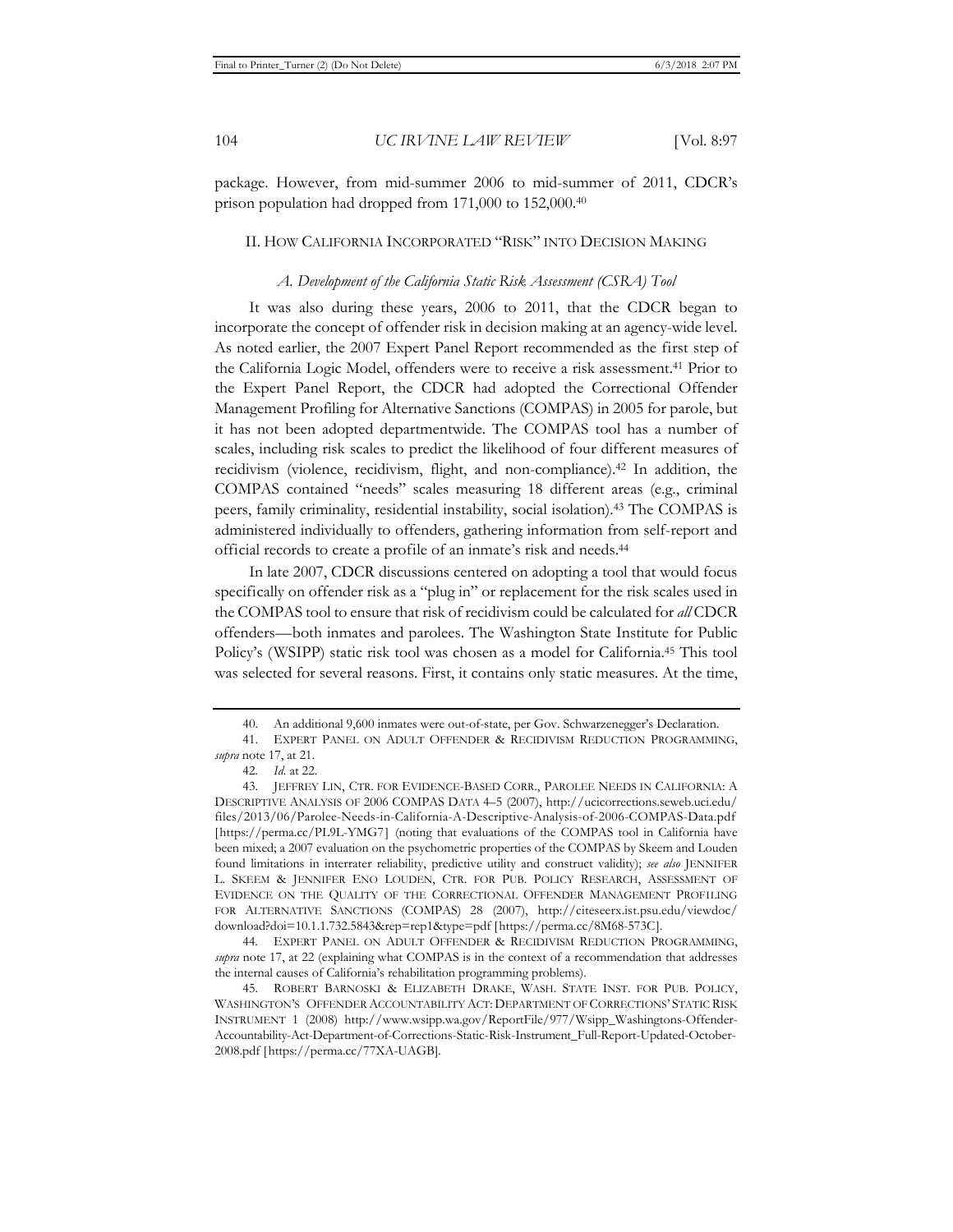data systems utilized by CRCR did not record dynamic factors for all offenders, thus it was not possible for CDCR to include such factors as educational attainment or substance abuse, which are often included in risk scales.46 In addition, CDCR officials determined that the California offender population was similar to the Washington Department of Corrections offender population and that a tool developed on Washington offenders should result in a valid instrument for the California system.

This tool had the advantages of being automated, and thus reliably calculated, and as accurate as other more time intensive risk assessment tools available.47 The risk tool consisted of twenty-six items, including offender gender, age, four juvenile criminal history items and twenty from an offender's adult criminal history. Although generally viewed as less "advanced" than risk tools that use both static and dynamic factors, researchers in Washington State had found that the static tool performed as well as the LSI-R, a tool that included both static and dynamic factors.48 The actual development of the tool was done by the UCI Center for Evidence-Based Corrections, in collaboration with the Office of Research at the CDCR. The tool was created in a very short time period. Work began in fall 2007 and the initial tool was completed by early 2008.

The CDCR tool, named the California Static Risk Assessment, utilizes automated criminal history records from the California Department of Justice. Conceptually, the tool counts prior convictions in the same adult twenty felony and misdemeanor categories as did the Washington State tool (e.g., murder/ manslaughter, property, drug) in an offender's criminal history, weighs the counts to produce a score on each of three subscales defined as: (1) violent felony; (2) property violent; and (3) any felony which is used to predict conviction during three years after release to the community.49 During development, the CDCR determined that conviction would be the most appropriate recidivism measure to consider.50 Offenders are then assigned to one of five risk levels depending upon their scores on the three subscales using a hierarchical process. Those offenders with the highest violence subscale scores are considered "high-risk-violent." For the

<sup>46.</sup> PAMELA M. CASEY ET AL., NAT'L CTR. FOR STATE COURTS, OFFENDER RISK & NEEDS ASSESSMENT INSTRUMENTS: A PRIMER FOR COURTS (2014), http://www.ncsc.org/~/ media/microsites/files/csi/bja%20rna%20final%20report\_combined%20files%208-22-14.ashx [https://perma.cc/C9PM-7UEX].

<sup>47</sup>*. Id.* at A-61.

<sup>48</sup>*. Id.* at A-59.

<sup>49</sup>*. Id.* at A-61 through 62.

<sup>50.</sup> There is no universally accepted measure of recidivism. Recently California's Board of State and Community Corrections was tasked with developing a standardized measure of recidivism for the state. The effort was led by the California Bureau of State and Community Corrections (BSCC), which consulted with a number of justice system stakeholders. The group finally voted 8 to 2 in favor of a single definition based on convictions over a three-year period, but hedged their recommendations with the addition of supplemental measures. *See* Press Release, Cal. Bd. of State & Cmty. Corr., BSCC Committee Releases Recidivism Definition (Sept. 25, 1998), http://www.bscc.ca.gov/downloads/ Recidivism%20Defintion%20Press%20Release.pdf [https://perma.cc/3447-3DYR].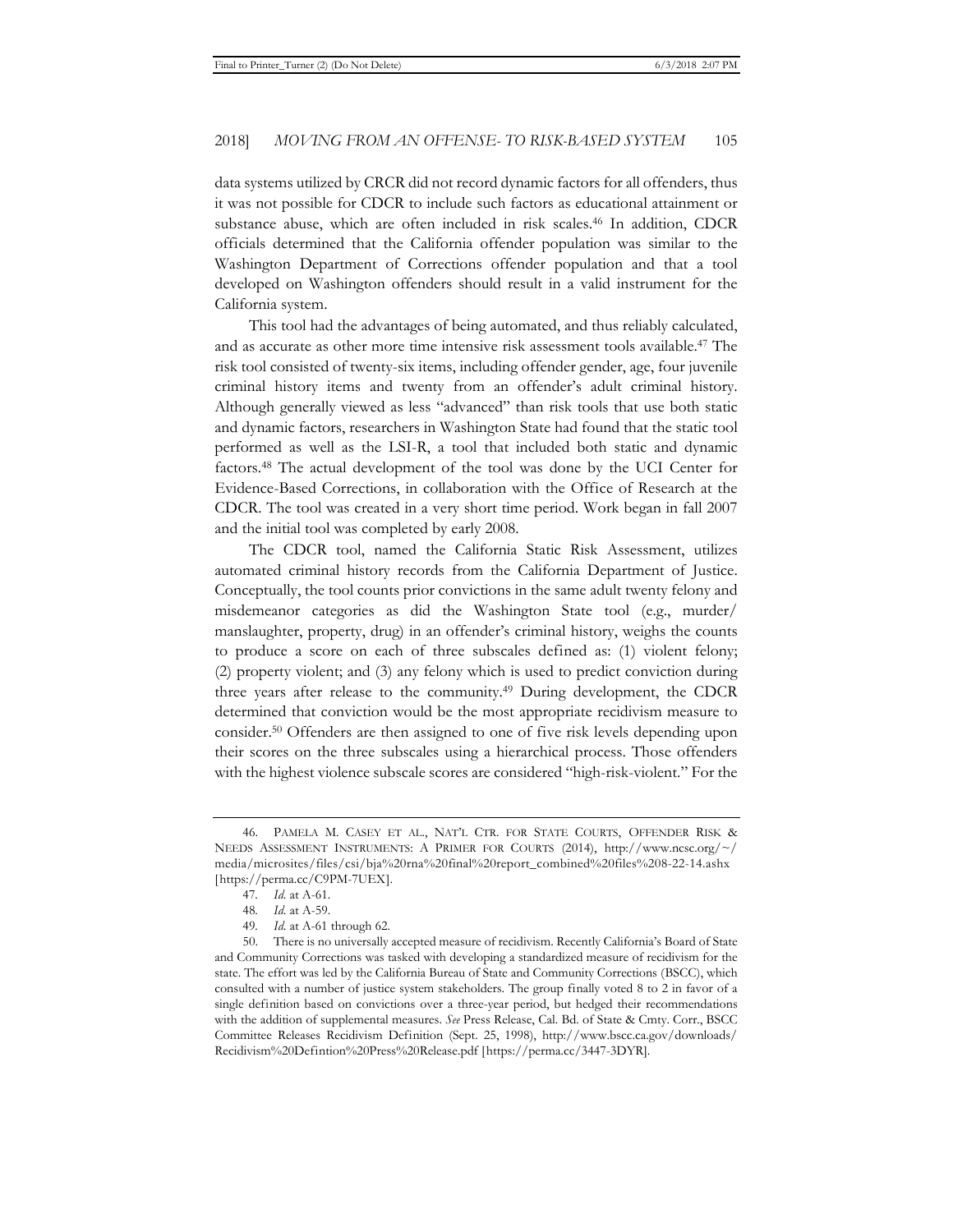remaining offenders, those with a high property/violent score are classified as "high-risk-property." The remaining three groups—high-risk drugs, moderate and low-risk offenders—are then assigned in a sorting process based on their scores on the "any felony" subscale.51 Over 100,000 releases from the CDCR in 2002-2003 were used in developing the tool.52 Using standard practices, the development process included a construction and validation phase, in which findings from a randomly sampled half of the release cohort are then tested on the second half. The tool's accuracy, as measured by a common metric, "Area Under the Curve," is in line with other instruments in the field, yielding moderately predictive results.53 As is the case with prediction instruments, recidivism rates are calculated based on a group averages. Thus, recidivism rates may not accurately predict recidivism for a particular individual. Some individuals who are predicted to have a high probability of recidivism, may in reality not commit crimes (i.e., false positives); some individuals predicted to be low-risk end up offending (i.e., false negatives).

The resulting CSRA instrument automatically calculates risk of recidivism scores for approximately 95% of all CDCR offenders using the scoring algorithm and criminal history records.54 A manual computation is necessary for offenders with all or portions of their criminal histories still in non-automated formats. Figure 1 shows the risk assessment groups and the risk of recidivism for each of the five groups. What is noticeable across the different groups are the high levels of recidivism, even for the low-risk group. In other words, even though the group is called "low," it is by no means "no risk."

<sup>51.</sup> *See id.*

<sup>52.</sup> *See id.*

<sup>53.</sup> James Hess & Susan Turner, *Accuracy of Risk Assessment in Corrections Populations Management: Where is the Value Added*, *in* HANDBOOK ON RISK AND NEED ASSESSMENT: THEORY AND PRACTICE 93-113 (Faye S. Taxman ed., 2016); SUSAN TURNER ET AL., UNIV. OF CAL. IRVINE CTR. FOR EVIDENCE-BASED CORR., DEVELOPMENT OF THE CALIFORNIA STATIC RISK ASSESSMENT INSTRUMENT (CSRA) (2009), http://ucicorrections.seweb.uci.edu/files/2009/11/CSRA-Working-Paper.pdf [https://perma.cc/NNK7-WRSB].

<sup>54.</sup> For those offenders with manual rap sheets, this is calculated by hand.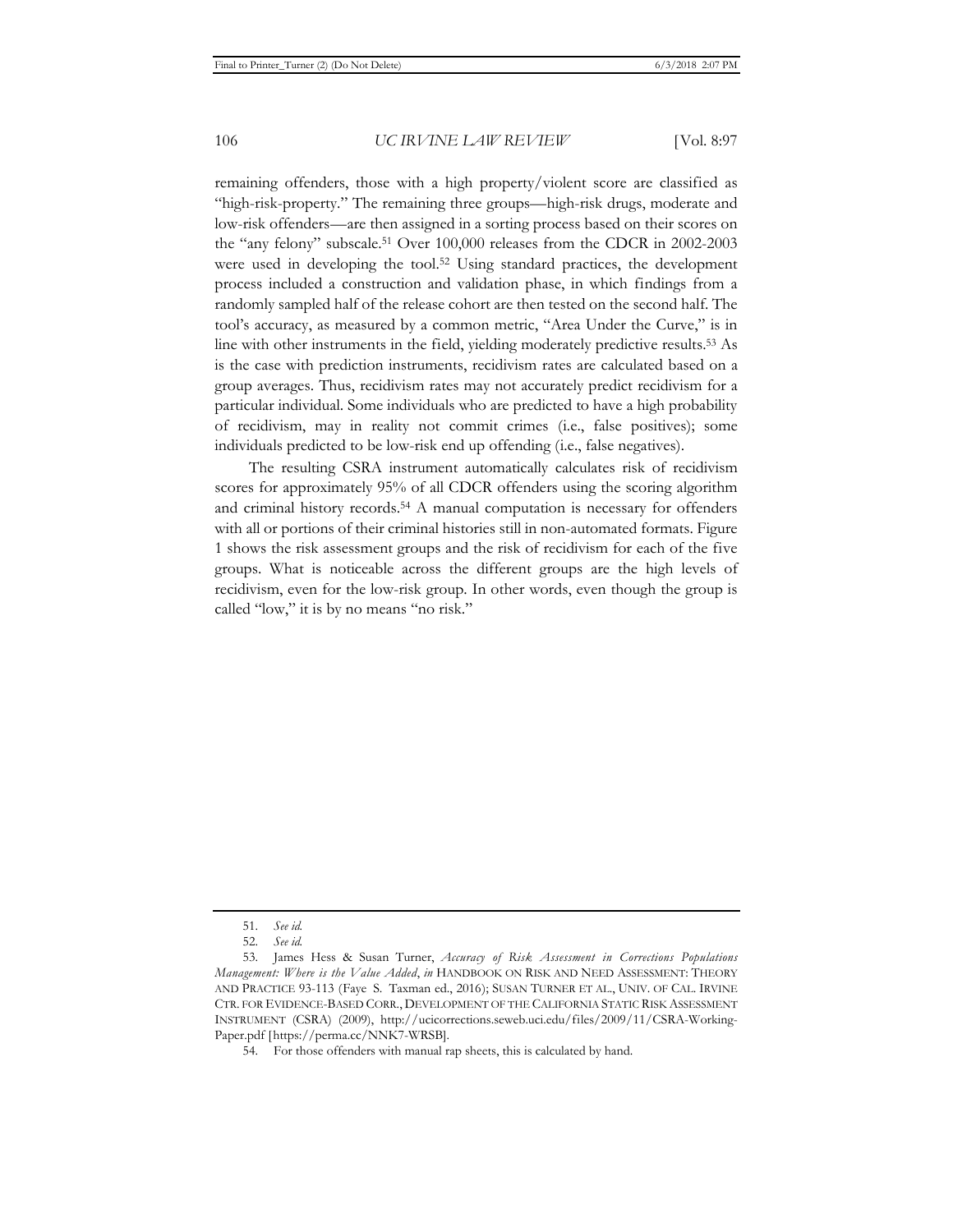

### **Recidivism Rates by Risk Level and Offense Type**

*B. Use of Risk in Parole Violation Decision Making Instrument* 

As the prison population soared in California, it was obvious that a large part of the growth was due to parole revocations to prison. In 2005, approximately twothirds of parolees had their parole revoked within three years after release and were reincarcerated in CDCR.55 Revocations were used to handle not only what is referred to as "technical" violations—those of the terms and conditions that are not in themselves criminal behavior, such as failure to report—but also to serve as an alternative to courts for processing criminal behavior. In fact, a report to the Little Hoover Commission (LHC) by Jeremy Travis indicates that the largest share of technical parole violations were for criminal behaviors.56 Several years before, another LHC report indicated that prison was being used too frequently as a sanction for violators, contrasted with other states which would use drug treatment or intermediate sanctions for violations.57 There was also the perception at the time that parole agents were not consistent in applying sanctions for parole violations.

<sup>55.</sup> Ryan Fischer, *Are California's Recidivism Rates* Really *the Highest in the Nation? It Depends on What Measure of Recidivism You Use*, 1 BULLETIN 1, 1–2 (2005).

<sup>56.</sup> JEREMY TRAVIS, THE URBAN INST., PAROLE IN CALIFORNIA 1980-2000: IMPLICATIONS FOR REFORM 9 (2003).

<sup>57.</sup> LITTLE HOOVER COMM'N, BACK TO THE COMMUNITY: SAFE AND SOUNDS PAROLE POLICIES, EXECUTIVE SUMMARY xii–xiii (2003).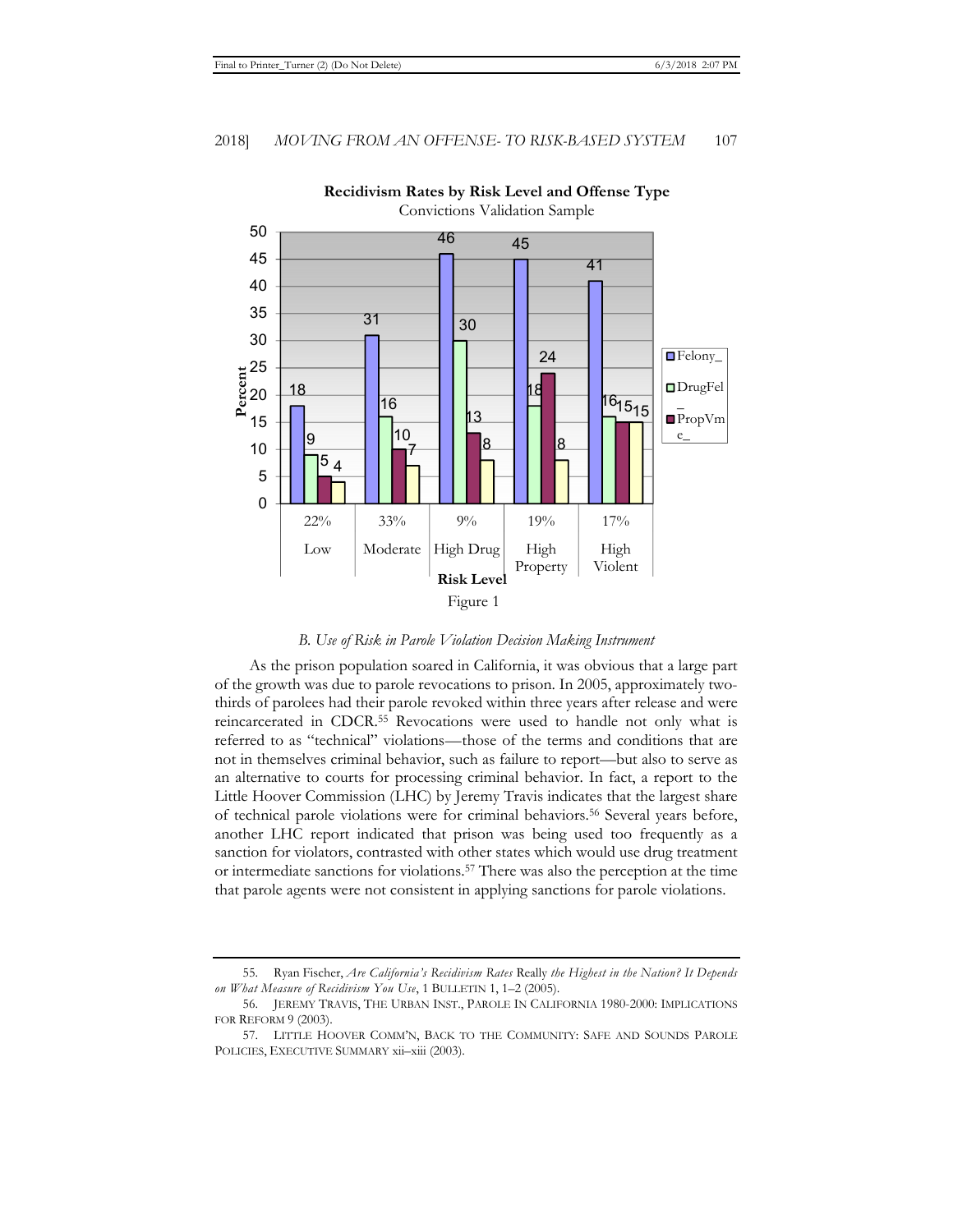The CDCR engaged in planning processes to implement a parole violation decision making instrument, even before it was required by SBx-13, in an attempt to reduce the use of prison as a sanction for violations and to encourage more consistent applications of responses to violations.58 The use of decision-making matrices for parole responses was not new. The Salient Factor Score had been created decades earlier for use in parole decision making.59 More recently, the state of Ohio implemented a decision-making tool in 2005 and found the initiative revealed that the guidelines resulted in significantly-reduced use of revocations and revocation hearings and sentences to local jails.60 At its core, the PVDMI combines two scales—risk of recidivism (defined by the CSRA risk group) and severity of the current violation, along with escalation for sex offenders—for recommended responses to violations. During the planning process at the CDCR, the implementation team categorized parole violations into one of four categories based on seriousness, as defined by the length of time of return to custody for the violation. The PVDMI does not tailor the response type to the violation type, for example, if a parolee commits a drug violation, and it does not specifically recommend drug treatment or a sanction related to drug use. It does, however, include a broad menu of options for the Least Intensive (e.g., verbal reprimand, behavioral contract) and Moderately Intensive (e.g., increased urinalysis testing, referral to a variety of program options) sanctions so that parole agents can choose an appropriate sanction within a set of options based on the violation and the parolee.61 According to the tool, low-risk parolees with low-severity violations would receive the least intrusive responses, while high-risk parolees with highseverity violations would be sanctioned with a revocation and return to prison.<sup>62</sup>

When a parole agent entered a parolee's name into PVDMI database, an offender's CSRA score would automatically populate on the tool; the recommended decision box was then displayed. Officers could "override" or "underride" the tool's recommendation if they cited certain stabilizing (e.g., employment, job stability) or destabilizing factors (e.g., chronic pattern of violations under supervision, escalating drug or alcohol addiction).<sup>63</sup>

<sup>58.</sup> MADELINE M. CARTER & LEILAH GILLIGAN, THE DEVELOPMENT OF THE CALIFORNIA PAROLE VIOLATIONS DECISION MAKING INSTRUMENT (PVDMI): FINAL REPORT (2009); *see also* RYKEN GRATTET ET AL., NAT'L INST. OF JUSTICE, PAROLE VIOLATIONS AND REVOCATIONS IN CALIFORNIA (2008), http://ucicorrections.seweb.uci.edu/files/2013/06/Parole-Violations-and-Revocations-in-California.pdf [https://perma.cc/LV7J-7KQ7].

<sup>59.</sup> Peter Hoffman & Sheldon Adelberg, *The Salient Factor Score: A Nontechnical Overview*, 44 FED. PROB. 44–52 (1980).

<sup>60.</sup> BRIAN MARTIN & STEVE VAN DINE, NAT'L INST. OF JUSTICE, EXAMINING THE IMPACT OF OHIO'S PROGRESSIVE SANCTION GRID: FINAL REPORT xi (2008), https://www.ncjrs.gov/ pdffiles1/nij/grants/224317.pdf [https://perma.cc/U6DV-RT26].

<sup>61.</sup> Susan Turner et al., *Evaluation of the California Parole Violation Decision-Making Instrument (PVDMI)*, 35 J. CRIME & JUST. 269, 272 (2012).

<sup>62</sup>*. Id.*

<sup>63</sup>*. Id.*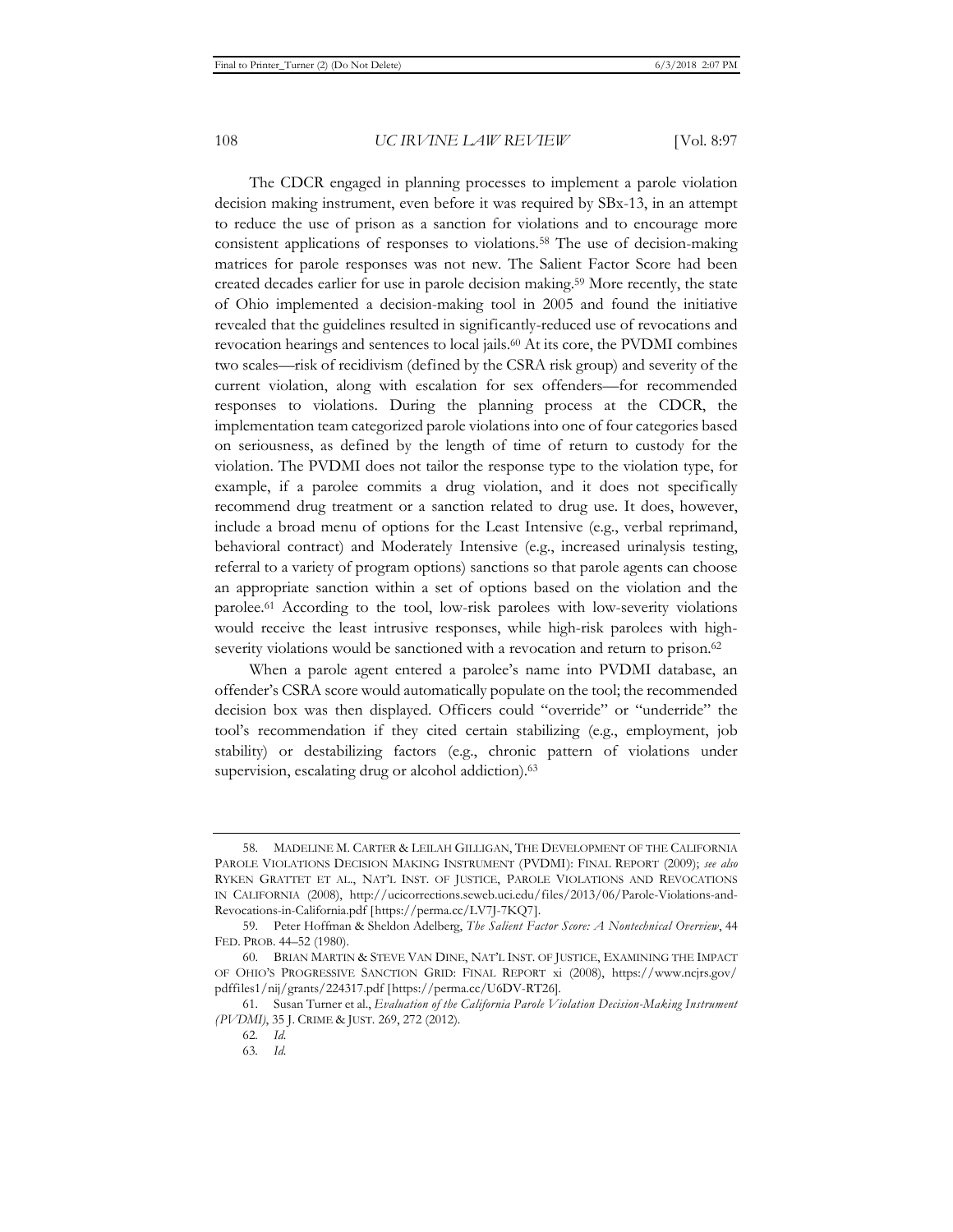The UCI Center of Evidence-Based Corrections conducted a process and outcome evaluation of the pilot test of the PVDMI.64 Of particular interest was how well parole agents in the field would begin to use and incorporate the use of an actuarial tool in their decision-making, which had historically been based on their personal "gut" experiences.65

Findings from the study were not particularly positive. An examination of whether parole agents used the recommended sanctions, based on the offender's risk and severity of behavior, revealed a substantial number of instances in which the agents did not follow the tool's recommended decision. It appeared that agents did not follow the tool about a third of the time, often citing a lack of treatment options available locally. For example, we found a number of instances in which agents chose to revoke a parolee when the tool recommended a less severe sanction. When we examined reasons for escalating the tool's recommended option, the two most frequent destabilizing factors that were selected were that the "chronic pattern of violations under supervision" and "violation is directly related to either the current commitment offense behavior or a pattern of previous criminal behavior." This, despite the fact that the CSRA was precisely developed to summarize the risk inherent in the parolee's criminal record, suggested the agents did not believe the tool accurately captured criminal behavior.<sup>66</sup> Disappointingly, the tool did not appear to reduce the use of revocation as a sanction for parolee misbehavior, perhaps the result of the use of underrides and overrides.

The tool also appeared to garner resistance from agents on other levels. We found that agents tried to second guess the tool. Agents report that they had a sanction in mind before entering the data into the automated tool. If the tool "did not agree" with their feelings about the appropriateness of a sanction, they would use stabilizing or destabilizing factors to bring the final recommendation into line with their preferred sanction. The resistance from line officers in California is not unique. Steiner and colleagues found that parole officers in Ohio expressed dissatisfaction with the tool on a number of dimensions, including whether the tool assisted in decision making.67

#### *C. Use of Risk in Non-Revocable Parole*

Another policy change contained in SBx-18 was the use of non-revocable parole (NRP). This policy was developed based on the risk, need, and responsivity (RNR) literature, which recommends that resources be targeted to the higher risk individuals and not those at lower risk of recidivism. In fact, studies have shown

<sup>64</sup>*. Id.*; AMY MURPHY & SUSAN TURNER, UNIV. OF CAL.IRVINE CTR. FOR EVIDENCE-BASED CORR., PAROLE VIOLATION DECISION-MAKING INSTRUMENT (PVDMI) PROCESS EVALUATION (2009), http://ucicorrections.seweb.uci.edu/files/2013/06/PVDMI.pdf [https://perma.cc/372N-9UR2].

<sup>65</sup>*.* Turner et al., *supra* note 61.

<sup>66</sup>*. See* MURPHEY et al., *supra* note 64.

<sup>67.</sup> Benjamin Steiner et al., *Understanding Parole Officers' Responses to Sanctioning Reform*, 57 CRIME & DELINQ. 222 (2011).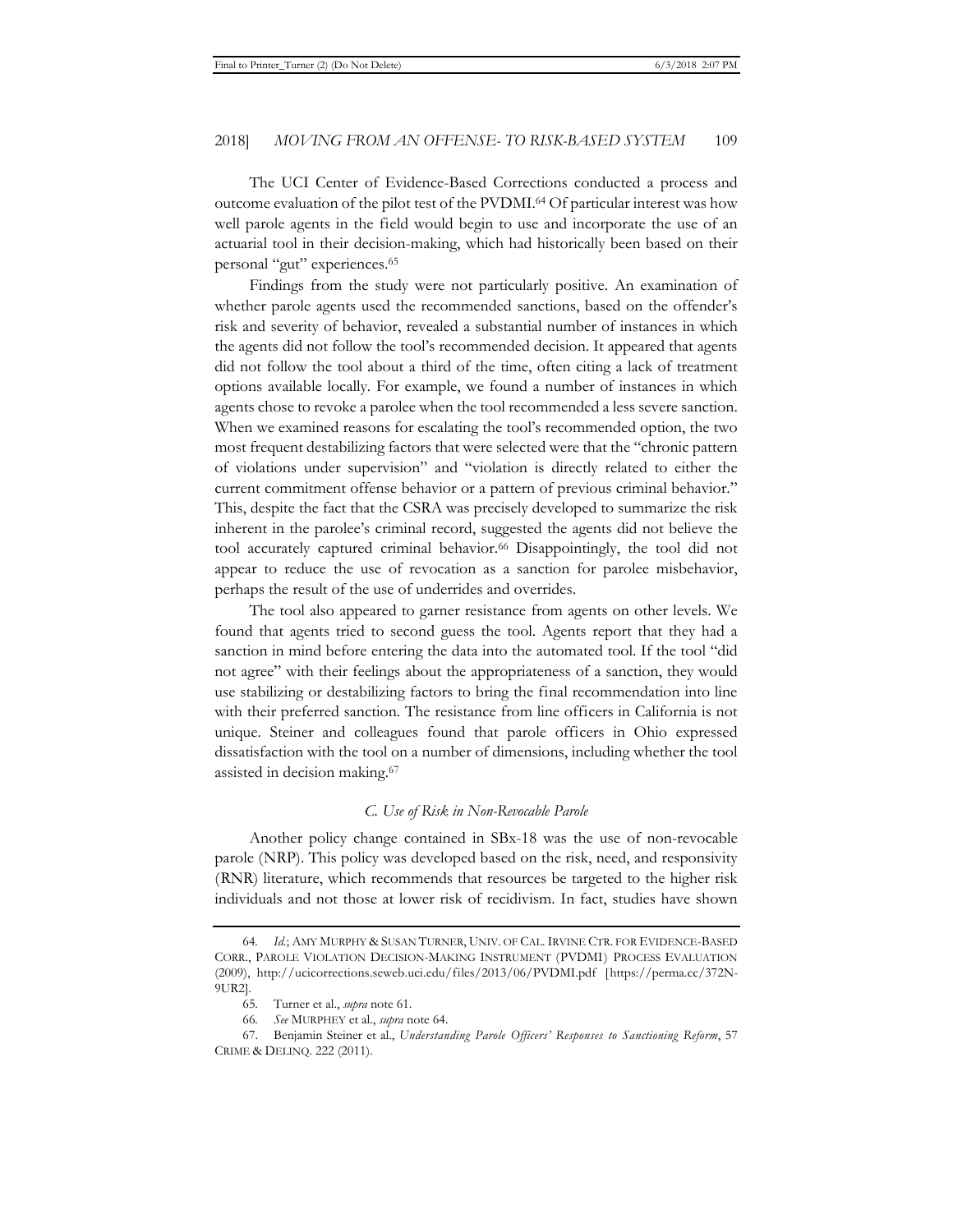that intensive resources targeted at the lower risk can result in worse outcomes.68 Under non-revocable parole, "lower level" offenders would be placed on a form of summary parole when released from prison. Non-revocable parolees would not be subject to the usual terms and conditions of parole, which often resulted in revocations and contributed to the "churning" prison population. They would however, be subject to search and seizure, a component of the program that was a concession to law enforcements concern that without some kind of "hook," public safety would be compromised. With fewer resources dedicated to the lower level parolees, parole would be able to focus more intensive resources on the offenders to improve their changes of successful reentry into the community.

Eligibility for non-revocable parole included the following:

- No serious offenses;
- No violent offenses;
- No violent sex offense or sex offender;
- No validated prison gang member;
- No prison disciplinary incidents;
- Low- or moderate-risk to recidivate; and
- Parolee did not refuse to sign paperwork for participation.<sup>69</sup>

In considering the factors above, risk is only one of a number of factors for NRP eligibility. The first four may be described as "high stakes" offenders—those serious and violent offenders, as well as sex offenders that the public and policy makers consider more serious than, say property or drug offenders. Given the restrictive nature of the criteria, it was expected that perhaps 10% of the parole population would be eligible.70

The NRP had a difficult, if short, lifespan. Victims' rights groups, law enforcement and district attorneys were against the policy and the media engendered fear in the public. Perhaps one of the most unfortunate aspects of the rollout was the flawed implementation that snagged the CSRA risk assessment tool in a heated debate and ultimate investigation by the California Inspector General. For accurate risk-prediction estimates, the automated scoring protocol for the CSRA requires that the offender's criminal history record be complete. A number of the criminal history records used as input to the tool were incomplete due to some of old prior record history being stored in manual, as opposed to automated records. State staff had not known this was the case. As a result, inmates were

<sup>68.</sup> Christopher T. Lowenkamp & Edward J. Latessa, *Understanding the Risk Principle: How and Why Correctional Interventions Can Harm Low-risk Offenders*, 2004 TOPICS COMMUNITY CORRECTIONS 3.

<sup>69.</sup> *See Division of Adult Parole Operations: Non-Revocable Parole*, CAL. DEP'T. CORRECTIONS & REHABILITATION, http://www.cdcr.ca.gov/parole/non\_revocable\_parole/index.html [https://web.archive.org/web/20170224074752/http://www.cdcr.ca.gov/parole/non\_revocable\_ parole/index.html] (last visited Feb. 24, 2017).

<sup>70.</sup> Susan Turner, *Predicting Risk: Who Knew It Was Such a Risky Business?*, *in* ENVISIONING CRIMINOLOGY: RESEARCHERS ON RESEARCH AS A PROCESS OF DISCOVERY 205 (Michael D. Maltz & Stephen K. Rice eds., 2015).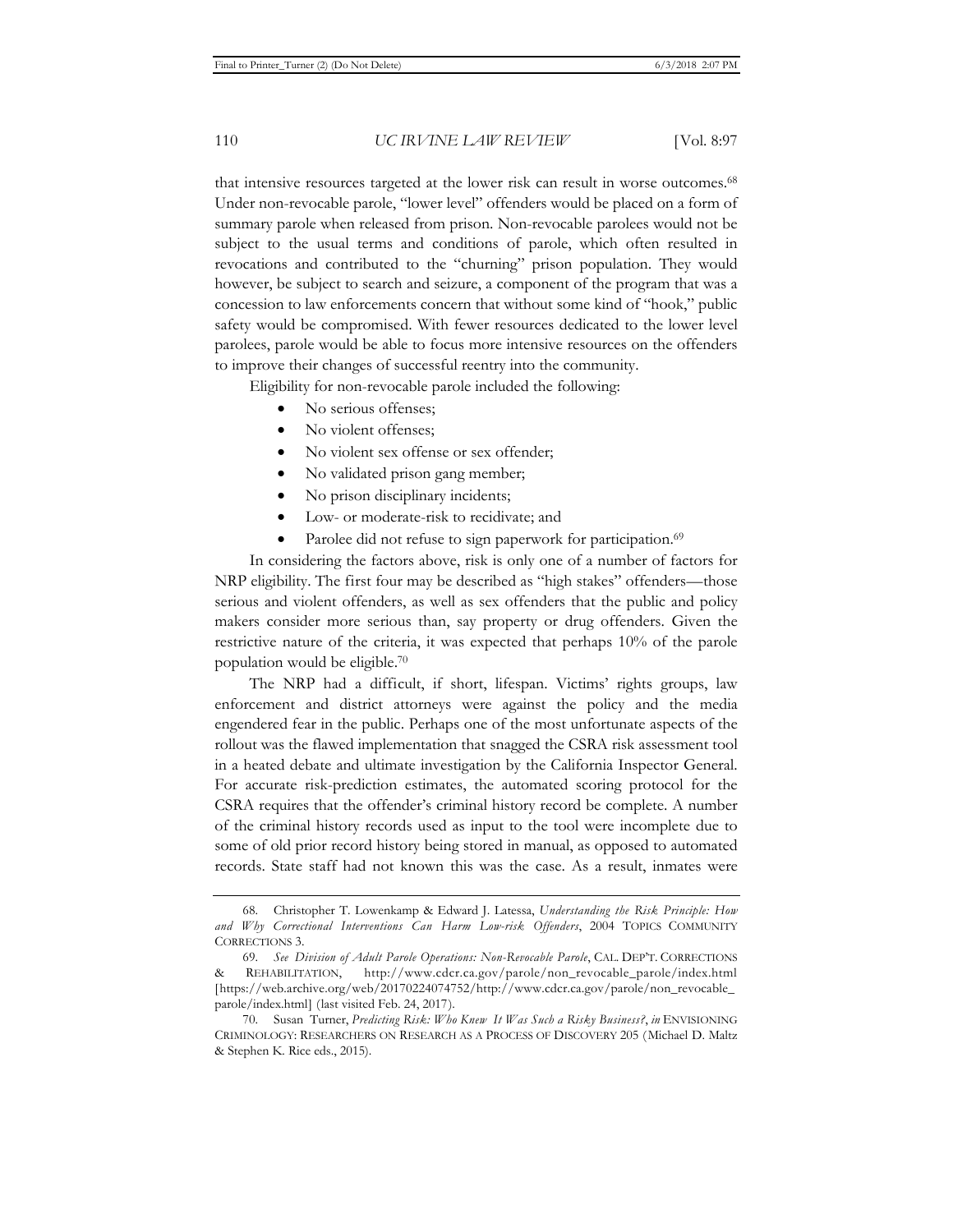erroneously determined as eligible and released onto NRP before the CDCR could correctly rescore the offenders and return parolees to their proper supervision.<sup>71</sup> Newspaper articles criticized the Department and tool as being "too dangerous," noted crimes committed by these offenders, and sharply criticized the CSRA accuracy based on an Inspector General Report that was deeply flawed.72

One of the most frustrating aspects of the NRP rollout from a researcher's point of view was the apparent misunderstanding about what a risk assessment tool—any risk assessment tool—can accomplish. In a meeting with the state legislator who called for the Office of the Inspector General (IG) investigation, the legislator commented that he was very supportive of risk assessment tools, as long as they were 100% accurate.73 Ironically, no evaluation of the actual impact of the NRP on public safety was ever completed in order to learn whether the NRP summary parole was more harmful to public safety than traditional parole. California missed this opportunity to add to current knowledge about parole supervision, on which there is no strong evidence that parole supervision has *any* impact on offender outcomes.74 Public Safety Realignment Act (AB 109), enacted in October 2011, essentially phased out NRP, as lower level offenders parole releases were subject to post-release supervision by local counties.

#### III. HOW CALIFORNIA DID NOT INCORPORATE "RISK" INTO DECISION MAKING

#### *A. Public Safety Realignment (AB 109)*

As California prisons continued to face takeover by the federal government for crowded conditions, the state enacted legislation in 2011 (AB 109 and trailer bills) collectively known as Public Safety Realignment ("Realignment"). The analysis here focuses on how the legislation dealt with the selection of offenders placed under the responsibility of local county corrections in an effort to bring the California prison population to 137.5% of design capacity.75

<sup>71</sup>*. Id.*

<sup>72</sup>*. See* STATE OF CAL. OFFICE OF THE INSPECTOR GEN., SPECIAL REPORT: CALIFORNIA DEPARTMENT OF CORRECTIONS AND REHABILITATION'S IMPLEMENTATION OF THE NON-REVOCABLE PAROLE PROGRAM (May 2011), https://www.oig.ca.gov/media/reports/ARCHIVE/ BOI/Special%20Report%20California%20Department%20of%20Corrections%20and%20 Rehabilitations%20Implementation%20of%20the%20Non-Revocable%20Parole%20Program.pdf [https://perma.cc/W7Y7-P5JW]. An assessment of the IG report is contained in Turner, *supra* note 70. *See also* Ted W. Lieu, Editorial, *California Prisons: 'Non-Revocable Parole' is Too Dangerous*, L.A. TIMES ( June 10, 2011), http://articles.latimes.com/2011/jun/10/opinion/la-oe-lieu-nrp-20110610 [https://perma.cc/8LMQ-6KJE].

<sup>73</sup>*. See* Turner, *supra* note 70.

<sup>74.</sup> AMY L. SOLOMON ET AL., URBAN INST., DOES PAROLE WORK?ANALYZING THE IMPACT OF POSTPRISON SUPERVISION ON REARREST OUTCOMES (2005), https://www.urban.org/sites/ default/files/publication/51536/311156-Does-Parole-Work-.PDF [https://perma.cc/7TWS-ECL8].

<sup>75.</sup> See Joan Petersilia, *Realigning Corrections, California Style*, 664 ANNALS AM. ACAD. POL. & SOC. SCI. 8, 8–13 (2016), for discussions of the background leading up to Realignment, how the legislation is working, and what can be learned from the California experiment. *See also* Brown v. Plata, 563 U.S. 493 (2011); CAL. DEP'T OF CORR. & REHAB., FACT SHEET: 2011 PUBLIC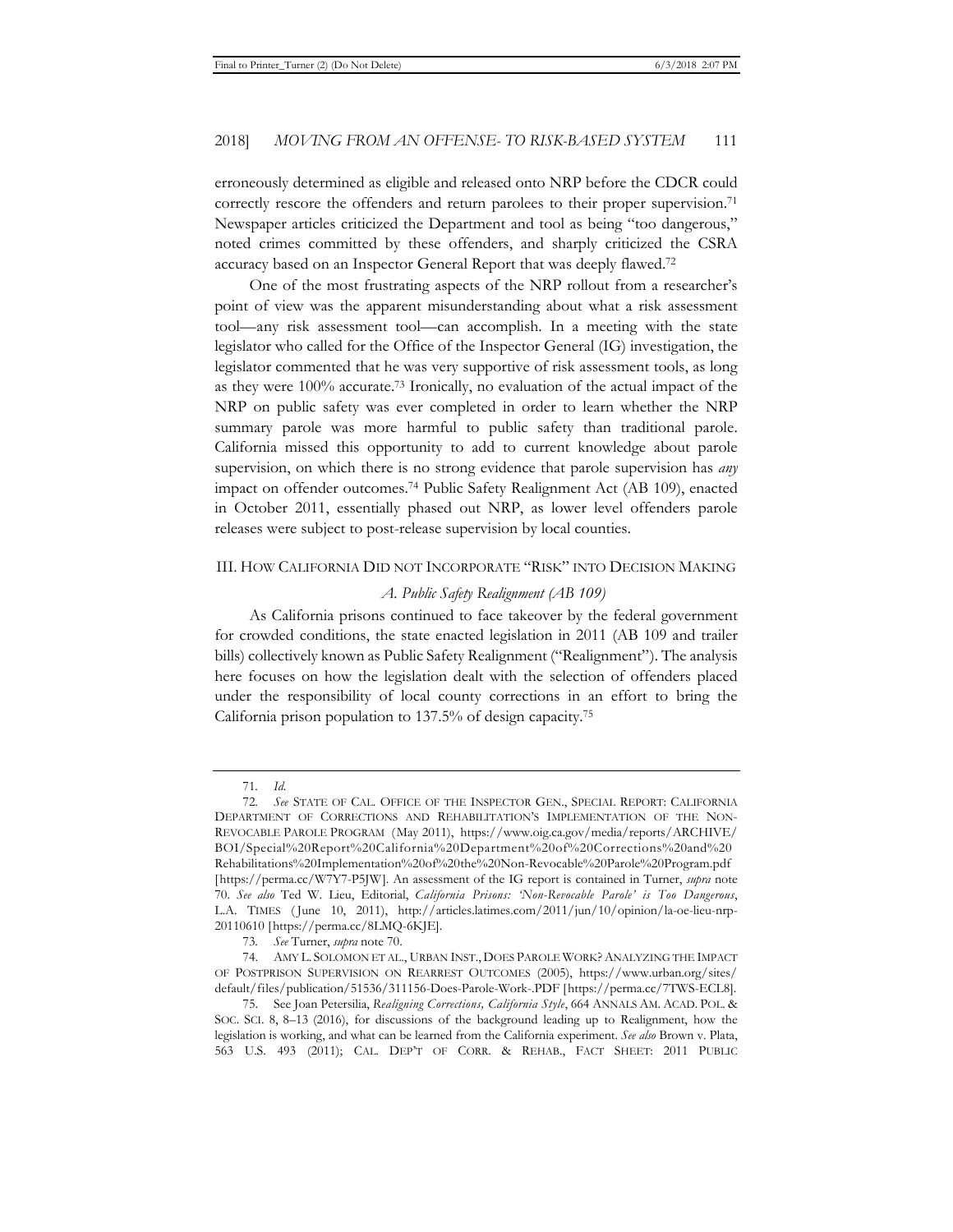AB109 targeted reduction in prison population by targeting both front end and back end policy options. Legislation affected the "front end"—prison admissions—by requiring that offenders convicted of non-serious, non-violent, and non-sex felony offenses with no previous serious and violent priors be handled locally. If a prison sentence was imposed, the time would be spent in a local jail, rather than state prison. Jail sentences could consist of "jail only," or the judge could impose a split sentence in which a jail term was followed by a term of supervision by county probation. The latter were referred to as split sentences; community time would be supervised in the community by probation. The law did not prevent the traditional option of sentencing offenders to felony probation.76

The two other large groups targeted by the legislation were "back end." Historically, virtually all California offenders were placed on parole (often three years), supervised by the CDCR.77 Under Realignment, offenders whose current conviction was for a non-serious, non-violent offenses and sex offenders who were not determined to be high-risk by CDCR would no longer be supervised on parole after release.78 They would be supervised in the community by local county probation under post-release community supervision (PRCS). The third major group targeted was parole violators. Recall earlier that a large driver of the increase in the California prison population was the "churning" of parole violators in and out of prison, serving approximately four months on average, during which little programming could take place.79 Under Realignment, parole violators could no longer be returned to prison—they were to be handled locally by judges and could receive jail terms up to 180 days as a sanction.<sup>80</sup> In addition, parolees could be subject to a "flash incarceration" of 10 days.<sup>81</sup> Virtually every decision made for eligibility (with the exception of high-risk sex offender exclusion for PRCS) was offense-based. For the front-end sentencing, both prior and current offenses were considered. For PRCS, it was only the current offense; offenders could have any number of prior serious or violent offenses in their background (we return to this point later on). The department's risk assessment instrument—the CSRA—was not utilized in any way.

Realignment was a massive change in the way California dealt with felony offenders. There was a great deal of angst in all sectors about the impact of the legislation, including cries that crime rates would escalate, victims' rights groups

SAFETY REALIGNMENT (2013), www.cdcr.ca.gov/realignment/docs/realignment-fact-sheet.pdf [https://perma.cc/SKV7-F4JU] [hereinafter PUBLIC SAFETY REALIGNMENT FACT SHEET].

<sup>76.</sup> A.B. 109, 2011 Leg., Reg. Sess. (Cal. 2011).

<sup>77.</sup> *See* PUBLIC SAFETY REALIGNMENT FACT SHEET, *supra* note 75.

<sup>78.</sup> In addition, offenders who suffered from mental disorders or who were on parole prior to October 1, 2011, were not eligible for PRCS.

<sup>79</sup>*. See* EXPERT PANEL ON ADULT OFFENDER & RECIDIVISM & REDUCTION PROGRAMMING, *supra* note 17.

<sup>80.</sup> Initially, parole handled the violations; as of July 1, 2013, the parole revocation process is handled by the local courts for all but "lifer" offenders on parole. *See* PUBLIC SAFETY REALIGNMENT FACT SHEET, *supra* note 75.

<sup>81.</sup> *Id.*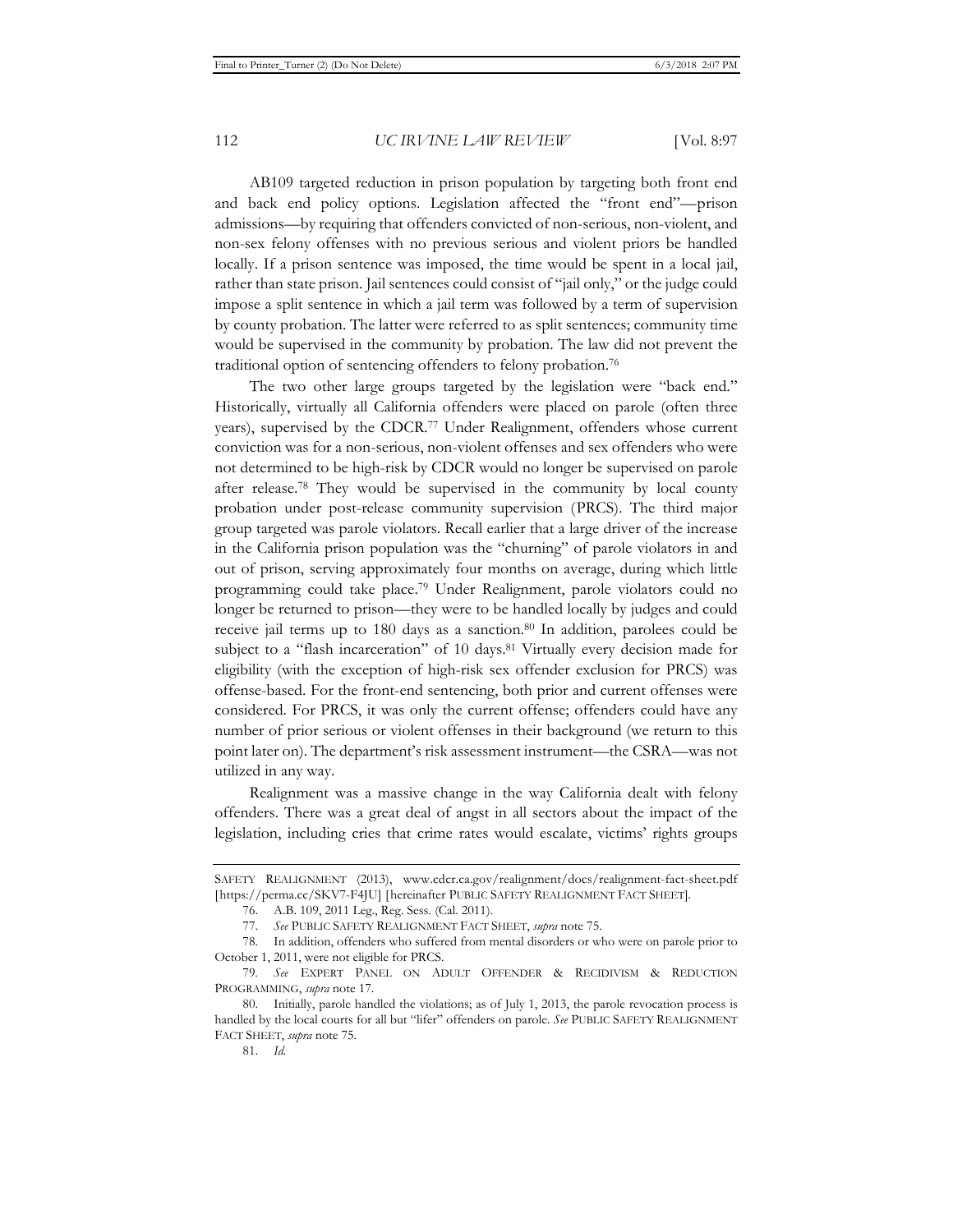concern about public safety, and local probation's need to ramp up supervision capacity for the new offenders they were to supervise.82 Local counties were provided funding, initially based on projections of the numbers of offenders the counties would be responsible for, county population size, and performance under SB678 (described earlier), in a performance-based grant program designed to reduce probation revocations to prison.83 This funding was designed to allow counties a great deal of latitude in how they responded to the increased numbers of offenders; counties varied greatly in the extent to which they designed new dollars for jails or for services.84

Although Realignment signaled a massive change in corrections, there was no funding dedicated to determining the implementation and impact of Realignment statewide. However, individual research organizations, stakeholder groups, and counties have helped paint a portrait of how Realignment was implemented and how it impacted California corrections. First, the prison population at the CDCR declined. Between October 2011 and September 2012, the prison population was reduced by over 27,000.85 Crime rates did not increase as a result of Realignment, as reflected by an analysis by the Public Policy Institute of California (PPIC), including property crimes, with the exception of an increase in car theft.86 Jail populations, as expected, did rise about 14% in October 2014 relative to before Realignment.87 An overall assessment of the state incarceration rate showed that it had dropped as a result of Realignment. Stress, however, was placed on local county probation departments, who received many more offenders than initially projected. The Chief Probation Officers of California indicated that in the first year of Realignment, 23,000 more offenders were placed under supervision of the counties

<sup>82.</sup> See JOAN PETERSILIA, STANFORD CRIMINAL JUSTICE CENTER, VOICES FROM THE FIELD: HOW CALIFORNIA STAKEHOLDERS VIEW PUBLIC SAFETY REALIGNMENT (2014), https://law.stanford.edu/wp-content/uploads/sites/default/files/publication/443439/doc/ slspublic/Petersilia%20VOICES%20no%20es%20Final%20022814.pdf [https://perma.cc/JHH5- ER27], for findings from a study in which stakeholders from criminal justice agencies were interviewed regarding the implementation and impact of the Realignment.

<sup>83.</sup> LEGISLATIVE ANALYST'S OFFICE, PUBLIC SAFETY REALIGNMENT FUNDING ALLOCATION (2014), http://www.lao.ca.gov/handouts/crimjust/2014/Public-Safety-Realignment-051214.pdf [https://perma.cc/63MN-45TA].

<sup>84.</sup> SARA ABARBANEL ET AL., STANFORD CRIMINAL JUSTICE CTR., REALIGNING THE REVOLVING DOOR:AN ANALYSIS OF CALIFORNIA COUNTIES'AB109 2011-2012 IMPLEMENTATION PLANS (2013), https://law.stanford.edu/index.php?webauth-document=child-page/183091/doc/ slspublic/Realigning%20the%20Revolving%20Door%20with%20updates%20for%2058%20counties 090913.pdf [https://perma.cc/T7YY-6B3D].

<sup>85</sup>*. See* Magnus Lofstrom & Brandon Martin, *Public Safety Realignment: Impacts So Far*, PUB. POL'Y INST. CAL. (Sept. 2015), http://www.ppic.org/publication/public-safety-realignmentimpacts-so-far/ [https://perma.cc/HV8C-77PY].

<sup>86.</sup> MAGNUS LOFSTRUM & STEVEN RAPHAEL, PUB. POLICY INST. OF CAL., PUBLIC SAFETY REALIGNMENT AND CRIME RATES IN CALIFORNIA (2013), http://www.ppic.org/content/pubs/ report/R\_1213MLR.pdf [https://perma.cc/BBL3-5SGV].

<sup>87</sup>*. See* Magnus Lofstrom & Brandon Martin, *Just the FACTS: California's County Jails*, PUB. POL'Y INST. CAL. (Nov. 2017), http://www.ppic.org/publication/californias-county-jails/ [https://perma.cc/KY7P-CXNG].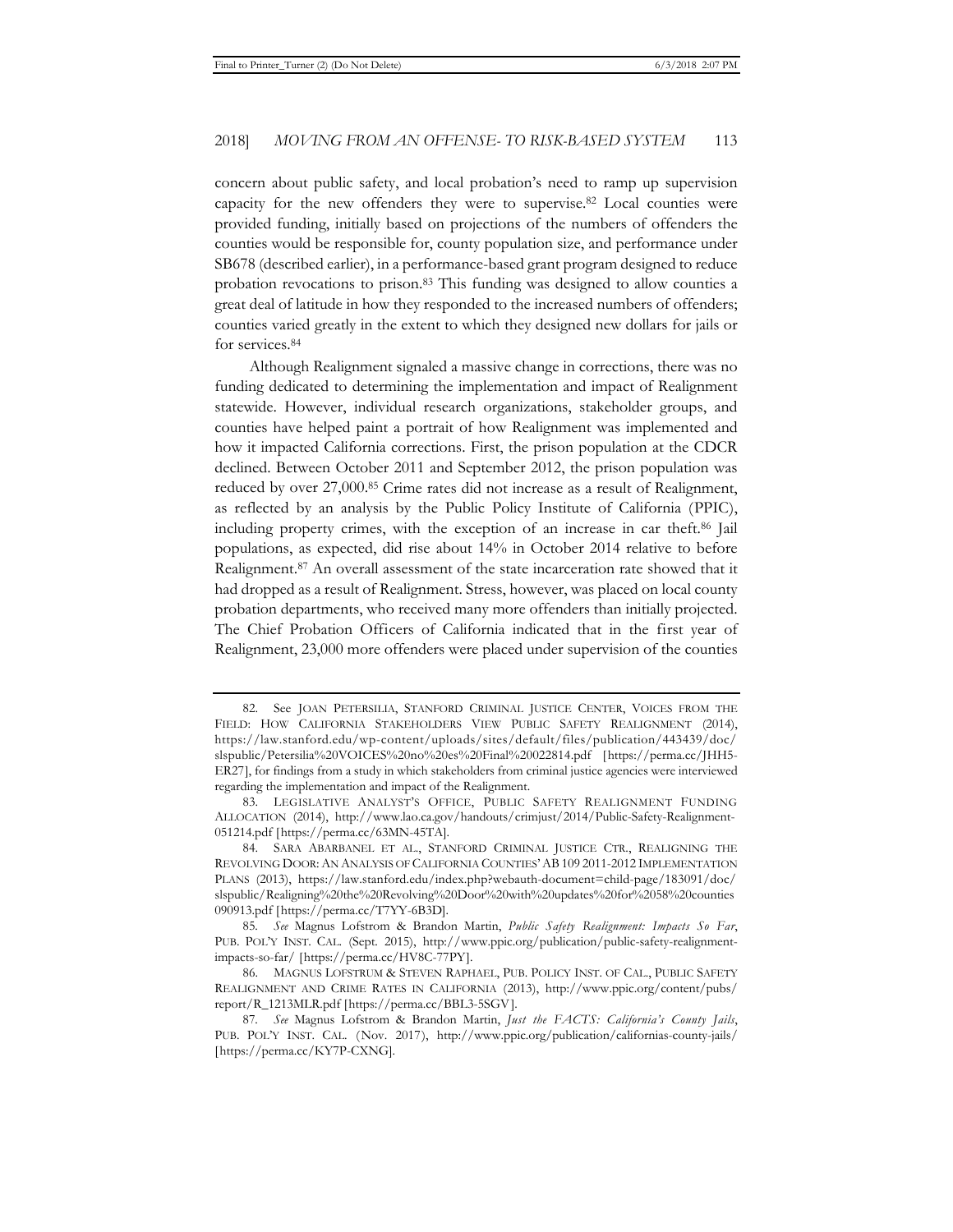as a result of Post Release Community Supervision.88 What was interesting was that probation managers indicated that the (supposedly) "lower level" offenders were actually higher risk and presented more challenges that they initially anticipated.89

In 2014, Gerlinger and Turner directly addressed the issue of the risk of these "lower level" realigned offenders by examining criminal history backgrounds and recidivism of "proxy" parole and PRCS groups using a release cohort of CDCR offenders.90 Using prisoners released from the CDCR in 2005 and 2006, the research team divided offenders into two groups. Offenders who were convicted of a current serious or violent or sex offense, or offenders with mental health conditions, were considered proxy-parolees.91 All other offenders were considered as proxy-PRCS. The study team found that the "lower level" offenders—the PRCS group—had *higher* re-arrest rates at three years than the proxy-parolees. Approximately 80% of the PRCS group had recidivated, compared with 71% of the proxy-parolees.92 The backgrounds of the proxy-PRCS groups were actually quite serious where only 13% were considered low-risk.<sup>93</sup> 59% were in the high risk-to-recidivate category.94 For the proxy-parole group, over half were in the low- and moderate-risk groups as identified by the CSRA.95 Prior records of proxy-PRCS were surprising. 11% had prior serious offenses and 11% had prior violent offenses.96 The percent of proxy-PRCS offenders with prior violent or serious offenses was higher for the proxy-PRCS than the proxy-parole group.<sup>97</sup> Essentially, the "lower level" offenders identified under Realignment were not as "low-risk" as one might think.

#### *B. Proposition 47 Changes Some Drug and Property Felonies to Misdemeanors*

In November 2014, California voters passed Proposition 47, the "Safe Neighborhood and Schools Act," which reduced penalties for certain non-serious

<sup>88.</sup> *Public Safety Realignment – What is It?*, REALIGNMENT PERSP. (Chief Prob. Officers of Cal., Sacramento, Cal.), Jul. 2012, www.bscc.ca.gov/downloads/cpocbrief11.pdf [https://perma.cc/ X6CQ-C2SL].

<sup>89</sup>*. See Assessing Risks and Needs of Realigned Populations: Post-Release Community Supervision and Services*, CPOC ISSUE BRIEF (Chief Prob. Officers of Cal., Sacramento, Cal.), Fall 2013, https://www.cpoc.org/sites/main/files/file-attachments/issuebrief4\_0.pdf [https://perma.cc/ 5AHF-4BMT]; *see also* SUSAN TURNER ET AL., PUBLIC SAFETY REALIGNMENT IN TWELVE CALIFORNIA COUNTIES (2015), https://www.rand.org/content/dam/rand/pubs/research\_reports/ RR800/RR872/RAND\_RR872.pdf [https://perma.cc/4B58-DP9A].

<sup>90.</sup> In order not to contaminate expected outcomes of offenders eligible for parole and PRCS with their level of community supervision, we chose to simulate findings from offenders while they were on parole. Thus we could determine their inherent risk separate from type of supervision. *See* Julie Gerlinger & Susan Turner, *California's Public Safety Realignment: Correctional Policy Based on Stakes Rather than Risk*, 26 CRIM. JUST. POL'Y REV. 805 (2015).

<sup>91</sup>*. Id.*

<sup>92</sup>*. Id.*

<sup>93</sup>*. Id.*

<sup>94</sup>*. Id.*

<sup>95</sup>*. Id.*

<sup>96</sup>*. Id.*

<sup>97</sup>*. Id.*; *see also* Turner, *supra* note 70.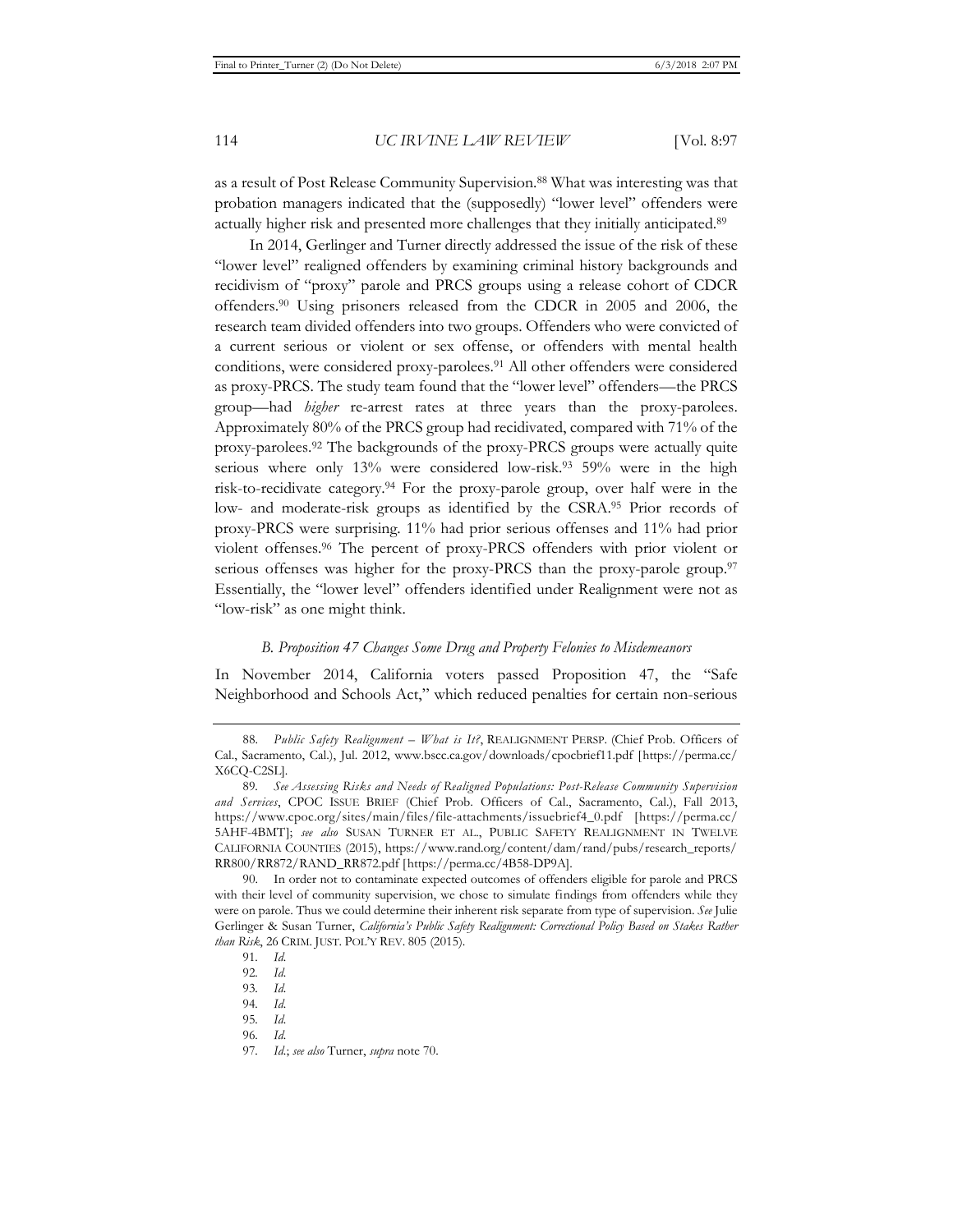and non-violent property and drug crimes to misdemeanors. The Act was part of California's continuing effort to reduce the prison population to be in compliance with a three-judge court order requiring CDCR to reduce the prison population to 137.5% of capacity.98

The proposition also allowed offenders previously convicted of felonies (who were currently serving time or were on probation for felony convictions) and offenders who had completed probation terms to petition the court for reclassification of their offenses to misdemeanors. State savings from the reduction of these crimes would be spent on mental health and substance, truancy, and drop-out prevention.99 Funds from Proposition 47 have yet to be distributed to counties for education and services, however, findings are being generated on the impact of Proposition 47. As predicted, the population at the CDCR fell after Proposition 47. From October 2014 to October 2015, the state prison population dropped from 127,378 to 122,342 (in-state).100 Analyses by the PPIC estimated that there was an overall decline of 9 % in the jail population, driven by a reduction in persons serving or being held for Proposition 47 offenses.101 Although definitive data are not available regarding the relationship between Proposition 47 and crime, critics maintain that recently-observed increases in violent and property crime are the direct result of Proposition 47. For example, according to the San Francisco Chronicle, San Francisco led the nation in the highest increase in property crimes from 2014 to 2015 (using data from the Federal Bureau of Investigation Uniform Crime Reporting program).102 The Los Angeles Sheriff, along with other law enforcement officials, maintains that "Proposition 47 has led to more crime while forcing fewer addicts into treatment."103 Although it is difficult to parse the true effects of Proposition 47, given that other causes may be operating, critics believe that without offenders having the "stick" of the justice system to force them into

<sup>98</sup>*. See* Coleman v. Schwarzenegger, No. Civ. S-90-0520 LKK JFM (E.D. Cal. & N.D. Cal. Oct. 21, 2009); Plata v. Schwarzenegger, No. C01-1351 TEH (E.D. Cal. & N.D. Cal. Oct. 21, 2009); Gerlinger & Turner, *supra* note 90.

<sup>99.</sup> MAC TAYLOR, LEGISLATIVE ANALYST'S OFFICE, THE 2016-17 BUDGET: FISCAL IMPACTS OF PROPOSITION 47 (2016), http://www.lao.ca.gov/Reports/2016/3352/fiscal-impacts-prop47- 021216.pdf [https://perma.cc/G6SX-Z37M].

<sup>100</sup>*. See* CAL. DEP'T OF CORR. & REHAB., MONTHLY REPORT OF POPULATION (2014), http://www.cdcr.ca.gov/Reports\_Research/Offender\_Information\_Services\_Branch/Monthly/ TPOP1A/TPOP1Ad1410.pdf [https://perma.cc/SV99-KUYY]; CAL. DEP'T OF CORR. & REHAB., MONTHLY REPORT OF POPULATION (2015), https://www.cdcr.ca.gov/Reports\_Research/ Offender\_Information\_Services\_Branch/Monthly/TPOP1A/TPOP1Ad1510.pdf [https://perma.cc/ LDY6-MTCD].

<sup>101.</sup> MIA BIRD ET AL., PUB. POLICY INST. OF CAL., HOW HAS PROPOSITION 47 AFFECTED CALIFORNIA'S JAIL POPULATION? (2016), http://www.ppic.org/content/pubs/report/ R\_316MB3R.pdf [https://perma.cc/P4GC-P9PT].

<sup>102.</sup> Marc Debbault, Opinion, *An Explosion of California Property Crimes—Due to Prop. 47*, S.F. CHRON. (Mar. 18, 2016), http://www.sfchronicle.com/opinion/openforum/article/Anexplosion-of-California-property-crimes-6922062.php [https://perma.cc/9E76-RB62].

<sup>103.</sup> Cindy Chang et al., *Unintended Consequences of Prop. 47 Pose Challenge for Criminal Justice System*, L.A. TIMES (Nov. 6, 2015, 3:00 AM), http://www.latimes.com/local/crime/la-me-prop47 anniversary-20151106-story.html [https://perma.cc/SR2Z-UC66].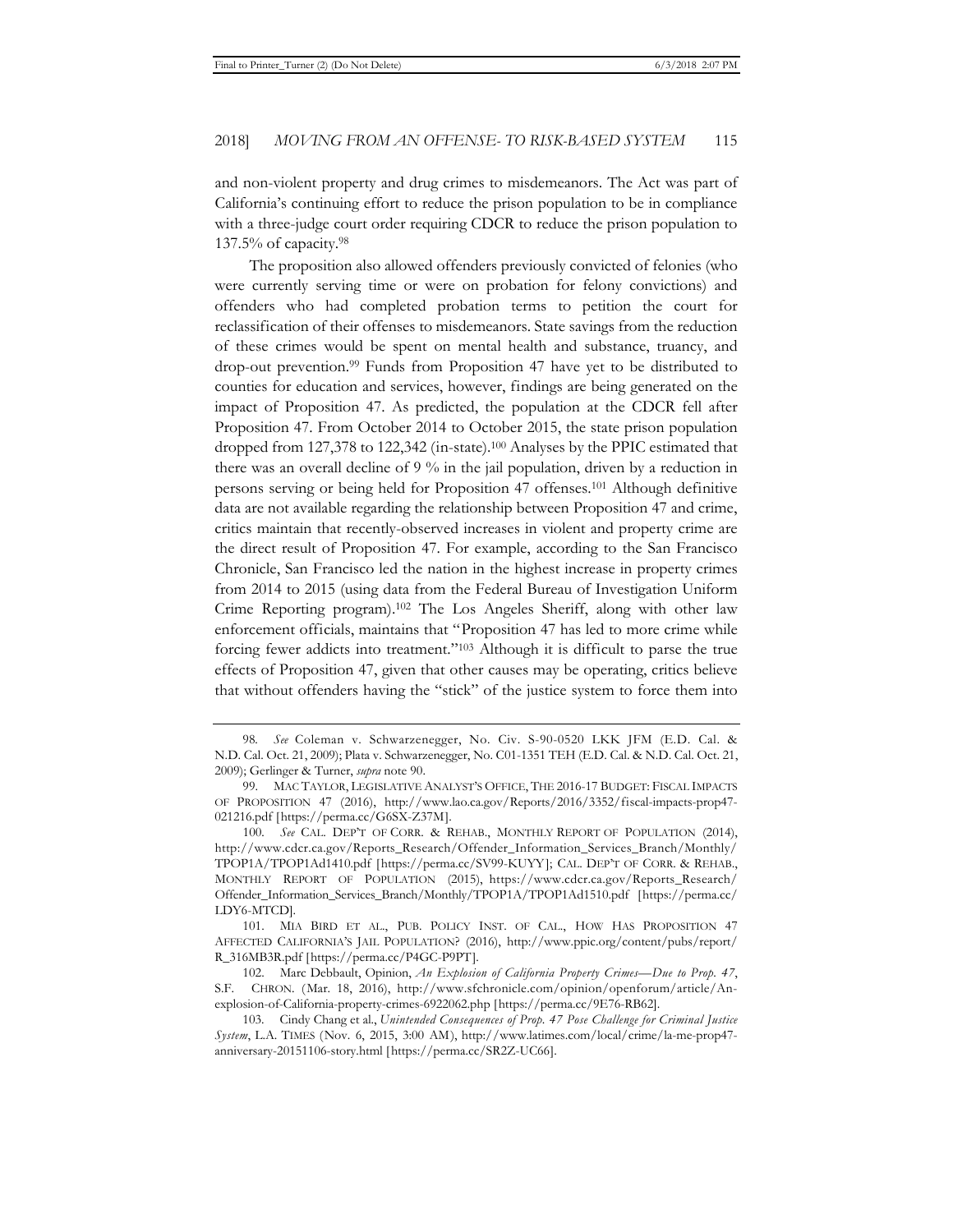treatment, offenders will be free to commit crime. An often-cited anecdote is that offenders go into stores with a calculator to determine whether they have shoplifted under \$950, knowing that they will only be arrested for a misdemeanor if they keep the amount of property stolen below this value.104 Important to the argument regarding offense-based sentencing under Proposition 47 is that, once again, public safety policy was developed without consideration of offender risk to recidivate, and instead relied on the offense committed by an offender. Proposition 47 targets many of the same group of "low level" offenders under Realignment—a group we estimated had higher recidivism rates than serious/violent parolees.

#### *C. Newly Passed Proposition 57 Proposes Early Release for Non-Violent Offenders*

In 2016, another proposition was placed on the California ballot, in the continuing effort to bring the prison population under 137.5% design capacity, although the Proposition was not directly marketed to voters as such. "The California Parole for Non-Violent Criminals and Juvenile Court Trial Requirements Initiative" was a combined initiated constitutional amendment and state statute.105 Certain prison inmates convicted of nonviolent offenses will be eligible for early release, if awarded additional sentencing credits for good behavior and approved educational or rehabilitative accomplishments.106 Estimates were that 25,000 inmates were potentially eligible for early release and parole.107 This is the first time the term "early release" has been used to describe state efforts to reduce the prison population in the mix of recent policies. One of the arguments in favor of the proposition was that Proposition 57 would keep "dangerous criminals behind bars, while rehabilitating juvenile and adult inmates and saving tens of millions of taxpayer dollars."108 Arguments against Proposition 57 included that the Proposition would allow inmates convicted of a number of violent offenses to be released early, endangering public safety. The vast majority of county district attorneys across the state were against the Proposition, arguing that there is no state definition of non-violent offense; any offense that is not designated as violent under California Penal Code Section 667.5c would be considered non-violent. According to opponents, this would lead the way for a number of violent crimes not under the

<sup>104.</sup> Eli Saslow, *A 'Virtual Get-Out-of-Jail-Free Card': A New California Law to Reduce Prison Crowding Keeps One Addict out of Jail, But Not out of Trouble*, WASH. POST (Oct. 10, 2015), http://www.washingtonpost.com/sf/national/2015/10/10/prop47/ [https://web.archive.org/web/ 20180311141357/http://www.washingtonpost.com/sf/national/2015/10/10/prop47/?utm\_term= .0f34a1136cf5].

<sup>105.</sup> Cal. Sec'y of State, *Proposition 57*, CAL. GEN. ELECTION: NOV. 8, 2016, http://voterguide.sos.ca.gov/en/propositions/57/ [https://web.archive.org/web/ 20180209222727/http://voterguide.sos.ca.gov/en/propositions/57/] (last visited Feb. 9, 2018).

<sup>106</sup>*. Id.*

<sup>107</sup>*. California Proposition 57, Parole for Non-Violent Criminals and Juvenile Court Trial Requirements (2016)*, BALLOTPEDIA, https://ballotpedia.org/California\_Proposition\_57,\_Parole\_for\_ Non-Violent\_Criminals\_and\_Juvenile\_Court\_Trial\_Requirements\_(2016) [https://perma.cc/5P3C-DAYV] (last visited Mar. 18, 2018) [hereinafter *California Proposition 57* ].

<sup>108.</sup> Cal. Sec'y of State, *supra* note 105.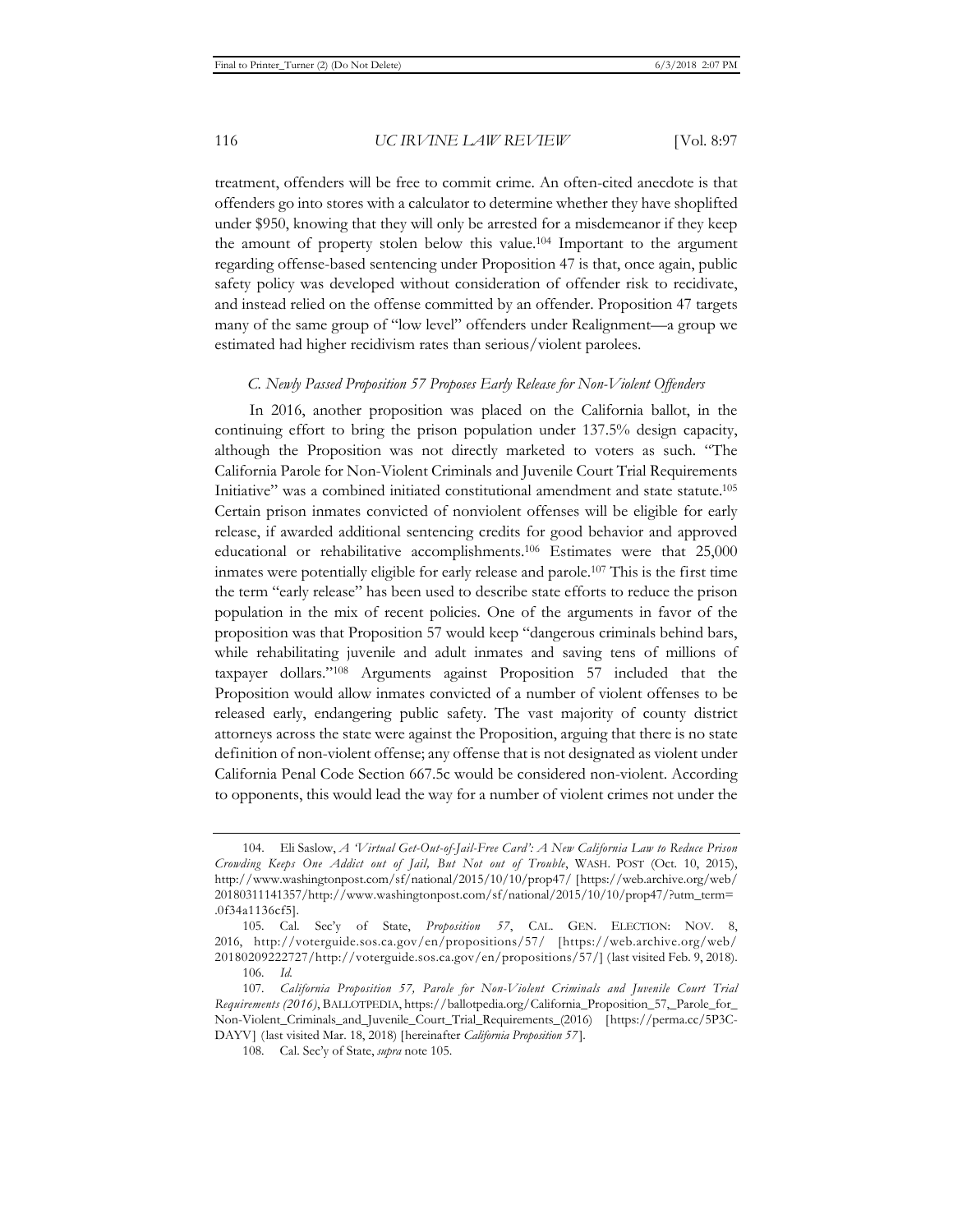penal code to be eligible for early release.109 The ballot measure passed with 63.6% of the voters in favor.110

#### IV. USE OF "RISK" FACES CHALLENGES IN CALIFORNIA

As California has moved to reduce its reliance on incarceration, strongly motivated by the three-judge court order to reduce its prison, key policy changes have centered on the offenses committed by offenders. The movement has generally been articulated as removing lower level offenders from prison (or moving offenses from felonies to misdemeanors) and keeping the higher-level offenders at the state level—either in prison or on parole. The assumption is that these "lower level" offenders – defined by offense are the least serious. In essence, "lower level" has been conflated with lower risk in public discussions. As shown by the analysis of the proxy groups, this assumption is not necessarily correct. Analysis of simulated cohorts under PRCS and parole showed that PRCS offenders actually had higher rates of recidivism than parole.111 This may also explain a common observation made by probation staff regarding realigned offenders in a recent RAND evaluation of twelve counties' experiences under Realignment. Probation representatives "consistently reported risk levels for PRCS and mandatory-supervision (MS) cases as higher than those for routine felony offenders."112

Using offense as the primary determinant in sentences and policies reflects sentencing aims of proportionality or "just desserts." However, using offense-type as proxies for future criminal behavior is also problematic based on research relating to offender specialization. Although there is some evidence that offenders may specialize in the types of offense, a substantial portion may engage in a wide variety of criminal behaviors. The groundbreaking RAND study of over 2,000 male prison and jail inmates in three states identified a number of different offender typologies, based on self-reported crimes and combinations of crimes committed.113 The most serious group of offenders—those who committed robbery, assault and drug deals at high rates (and also often committed burglaries, thefts and other property crimes at high rates)—could not be identified by official arrest and conviction records alone.114

Using "offense" as the primary driver in recent policies has been problematic for different reasons on at least two of the policies discussed in this article. The California Penal Code defines serious and violent offenses under PC1192.7(c)115 and PC 667.5.116 In both Realignment and Proposition 57, we see the desire to augment serious and violent offenses beyond those specified in the penal code. For

<sup>109.</sup> *California Proposition 57*, *supra* note 107.

<sup>110</sup>*. Id*. 112*. Id*.

<sup>111.</sup> Gerlinger & Turner, *supra* note 90, at 816.

<sup>113.</sup> JAN M. CHAIKEN & MARCIA R. CHAIKEN, VARIETIES OF CRIMINAL BEHAVIOR (1982).

<sup>114</sup>*. Id.* 

<sup>115.</sup> CAL. PENAL CODE § 1192.7(c) (West 2002).

<sup>116.</sup> CAL. PENAL CODE § 667.5 (West 2014).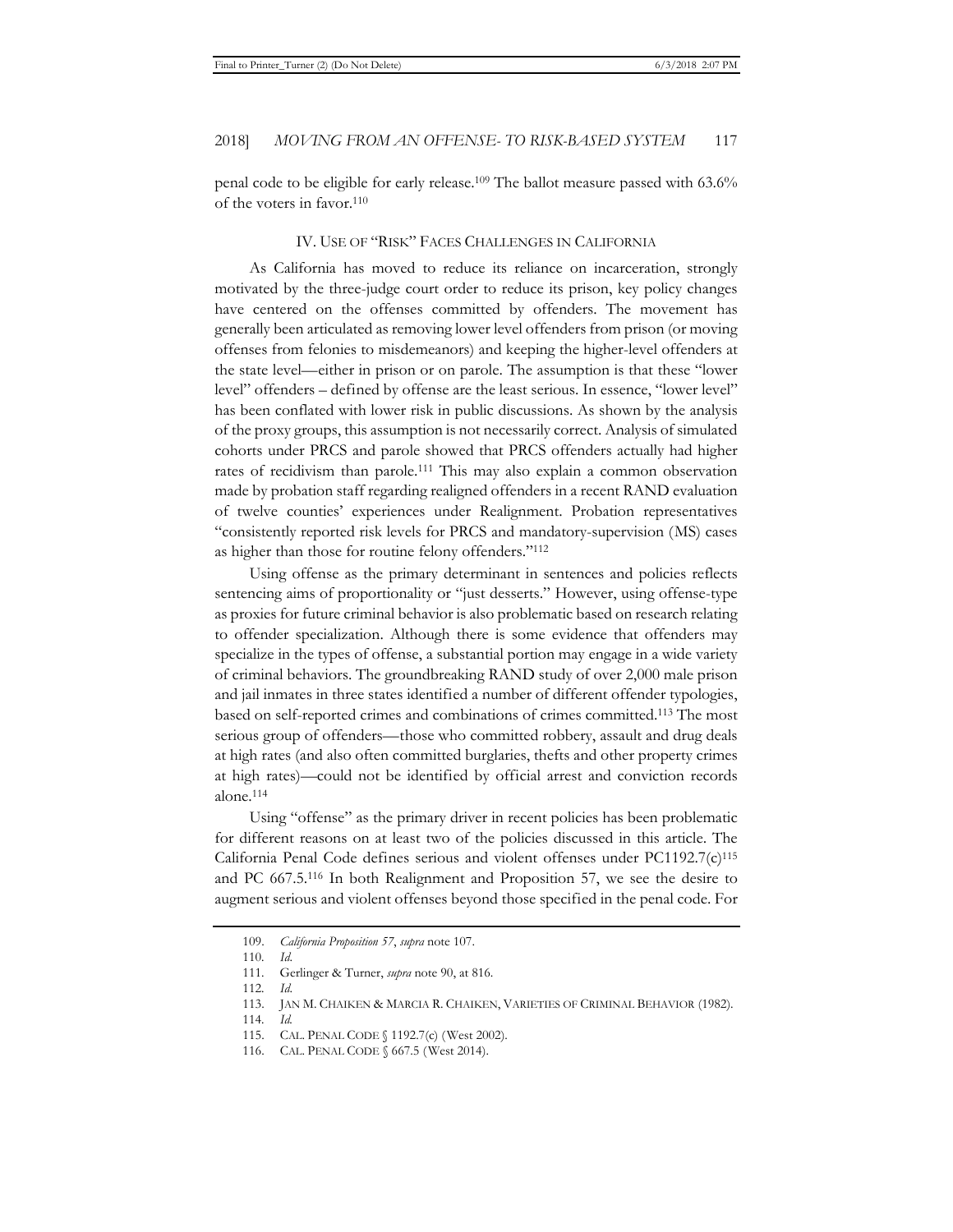example, with Realignment, seventy additional codes were included in the definition of serious and violent.117 As noted above, for Proposition 57, District Attorneys are concerned that there is no definition of non-violent offenses, making offenses which on their surface appear to be "violent" eligible for consideration as nonviolent because they are not in the penal code.

Additionally, the use of risk will require, at least at the state level, continued efforts to change the culture and educate policymakers. As shown by experiences with the PVDMI, parole agents did not think the tool included all the information that they themselves had and felt was important to use.<sup>118</sup> Agents felt their clinical experience should outweigh an actuarial tool, despite evidence supporting the relatively poorer performance of pure clinical assessment relative to actuarial tools.119 Although the Risk-Needs-Responsivity approach to offender supervision has been garnering a lot of support across the country over the past twenty years, particularly in the corrections community, changing the mindset of CDCR staff requires effort.120 Recent efforts to reform California's parole model are underway, with new approaches such as the California Parole Supervision and Integration Model (CPSRM), designed to bring evidence-based practices into common use. An outcome evaluation showed that despite agents exhibiting some behaviors consistent with evidence-based supervision, parole outcomes did not differ between treatment groups and comparison groups.121 Part of the resistance to reform may be related to technology transfer, an issue that has been noted by Taxman and Belenko.122

Whether California should move to a more risk-based system is an open question. The CSRA risk tool is used by the CDCR in a number of operational decisions—programming prioritization, for example. In practice, the Department uses the risk score in conjunction with other information to make decisions—it does not make decisions based on the CSRA score alone. However, California has not been using risk in major reforms to reduce the prison population. Offense type remains the primary factor. However, risk assessment has garnered increased attention in the actual sentencing decision, but there are critics who point to a

<sup>117.</sup> CAL. CODE REGS. tit. 15, §§ 3042–44, 3490–93, 2449.1–.75 (2016) (regulations amended by Proposition 57). See CAL. DEP'T OF CORR. & REHAB., NOTICE OF CHANGE TO TEXT AS ORIGINALLY PROPOSED (2017), https://www.cdcr.ca.gov/Regulations/Adult\_Operations/docs/ NCDR/2017NCR/17-05/Amendment\_Prop\_57.pdf [https://perma.cc/DW2V-JW6Q], for exact changes to text of regulations.

<sup>118</sup>*. See* Hess & Turner, *supra* note 53.

<sup>119</sup>*. Id.*

<sup>120.</sup> See DON A. ANDREWS & JAMES BONTA, THE PSYCHOLOGY OF CRIMINAL CONDUCT (5th ed. 2010), for the development of the principles and concepts for the Risk-Needs-Responsivity approach.

<sup>121</sup>*. See* HELEN BRAITHWAITE ET AL., CALIFORNIA PAROLE SUPERVISION AND REINTEGRATION MODEL (CPSRM) OUTCOME EVALUATION (2013), http://ucicorrections.seweb.uci.edu/files/ 2013/11/California-Parole-Supervision-and-Reintegration-Model-CPSRM-outcome-evaluation.pdf [https://perma.cc/U93Y-LAGD].

<sup>122.</sup> FAYE S. TAXMAN & STEVEN BELENKO, IMPLEMENTING EVIDENCE-BASED PRACTICES IN COMMUNITY CORRECTIONS AND ADDICTION TREATMENT (2012).